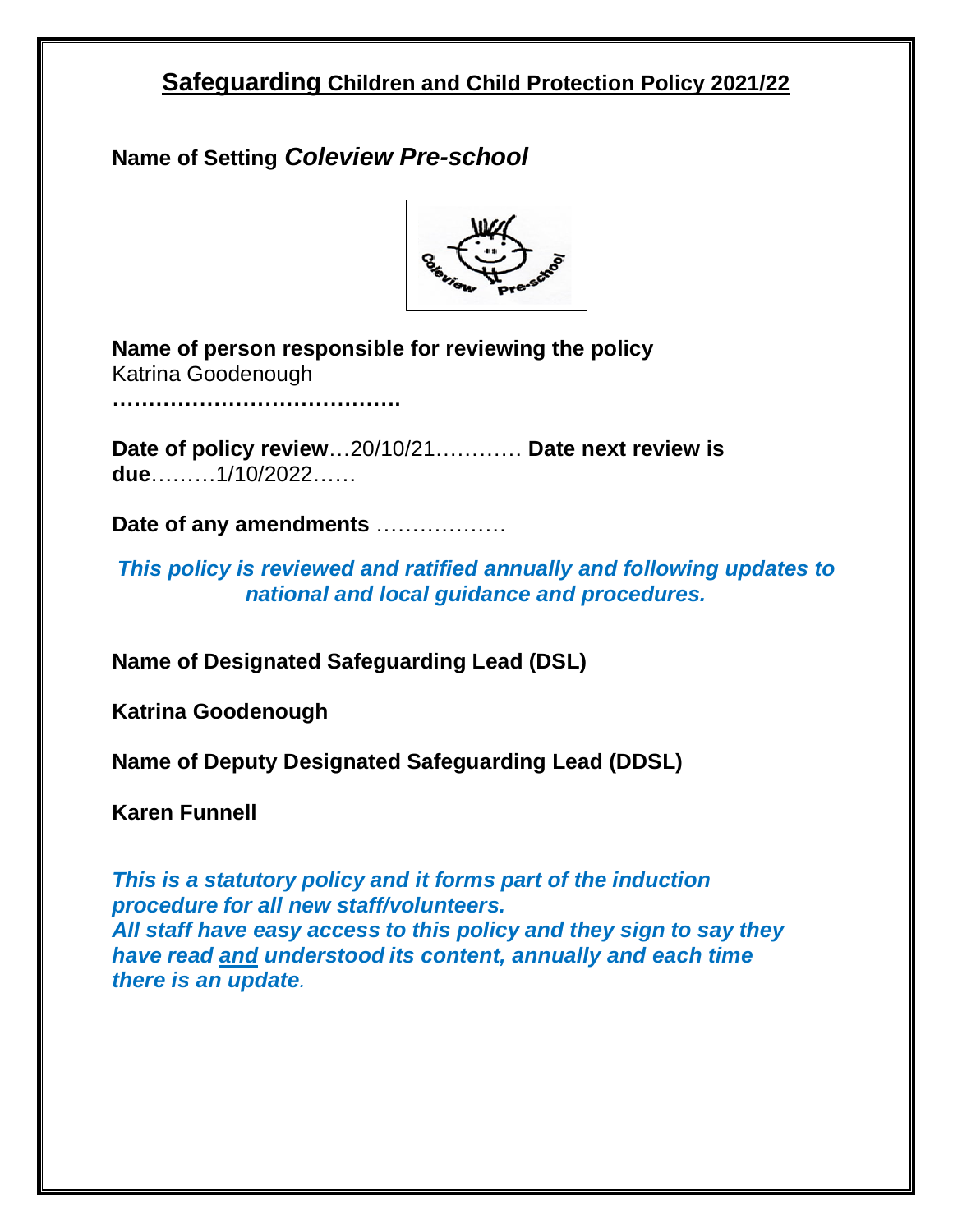# **Content**

|                                                                         | Page no |
|-------------------------------------------------------------------------|---------|
|                                                                         | 3       |
| Introduction and Principles of the Policy                               | 4       |
| <b>Legislation and Guidance</b>                                         | 4       |
| Role of Designated Safeguarding Lead and Deputy                         |         |
| Staff Responsibilities, Training, Supervision and Safe Working Practice | 5<br>6  |
| <b>Recognising Abuse</b>                                                | 6       |
| Other Safeguarding Concerns to be Aware of                              |         |
| Responding to a Disclosure                                              | 6       |
| <b>Procedures for Referral</b>                                          | 7       |
| <b>Escalation Procedures</b>                                            | 8       |
| <b>Early Help</b>                                                       | 8       |
| Record Keeping - Child Protection                                       | 8       |
| <b>Parental Involvement</b>                                             | 9       |
| Suitable People/Safer recruitment                                       | 9       |
| <b>Managing Allegations</b>                                             | 9       |
| The Curriculum/Online Safety                                            | 10      |
| <b>Children with Special Educational Needs</b>                          | 10      |
| Use of Mobile Phones and Digital Technology                             | 10      |
| Confidentiality and Information Sharing                                 | 11      |
| Security                                                                | 11      |
| Complaints                                                              | 11      |
| <b>Monitoring and Review</b>                                            | 12      |
| Appendix 1: Definitions of Abuse and Possible Indicators                | 12      |
| Appendix 2: Specific Safeguarding Issues                                | 14      |
| Appendix 3: What to do if you have a Welfare Concern - flowchart        | 17      |
| Appendix 4: Body Map                                                    | 18      |
| Appendix 5: National Support Organisations                              | 19      |
| Appendix 6: Coronavirus Addendum                                        | 20      |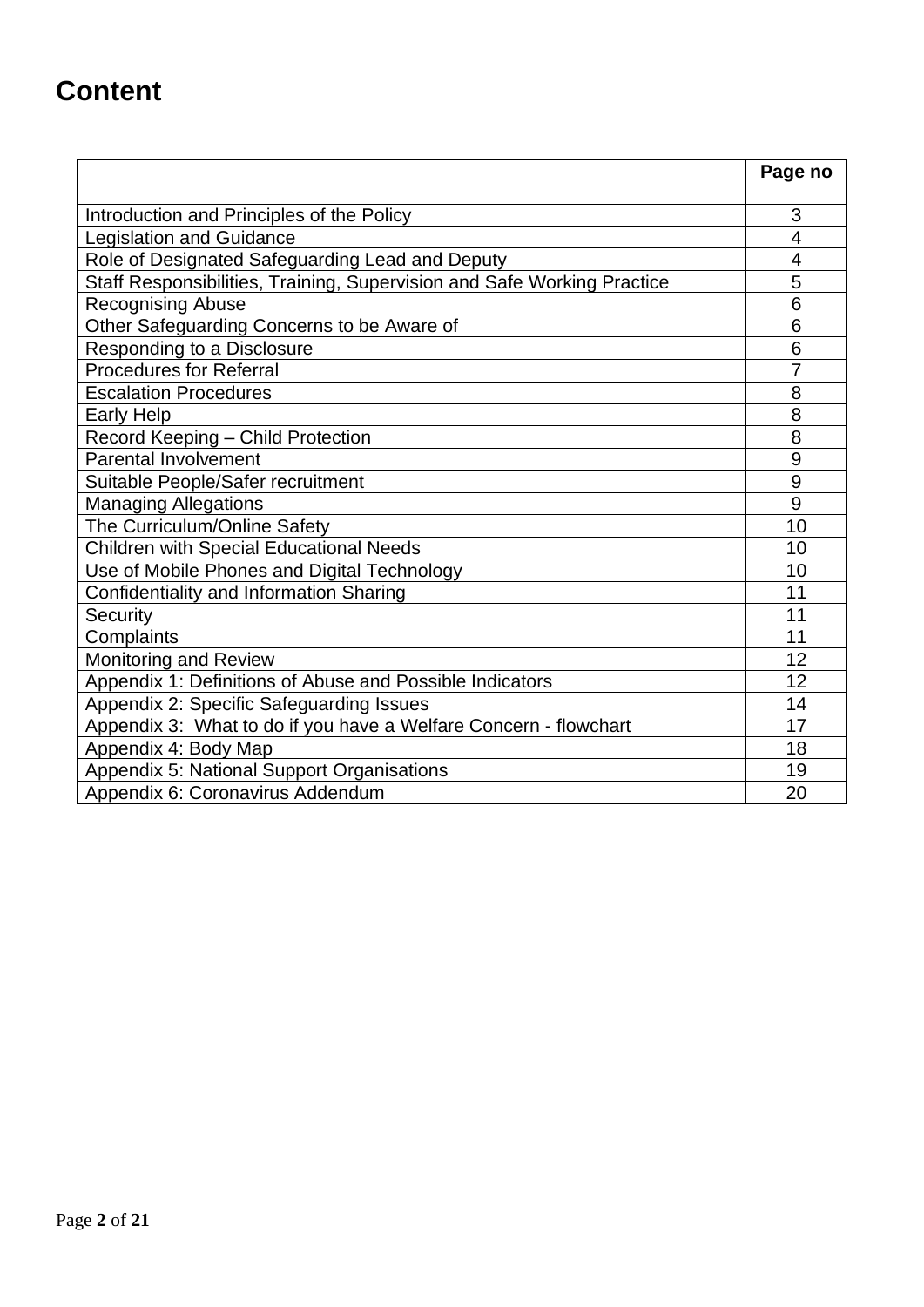#### **Introduction**

## **"The welfare of the child is paramount" – Children Act 1989**

Children learn best when they are healthy, safe and secure, when their individual needs are met, and when they have positive relationships with the adults caring for them.

#### **Principles of this Policy**

We aim to provide a high-quality setting which is welcoming, safe and stimulating, and where children are able to enjoy learning and grow in confidence. We will take all necessary steps to keep children safe and well and ensure the suitability of adults who have contact with them. We will promote good health, manage behaviour and maintain records, policies and procedures.

For the purpose of this policy, the Working Together 2018 definition of safeguarding and promoting the welfare of children is used and defined as:

- Protecting children from maltreatment;
- Preventing impairment of children's health and development;
- Ensuring that children grow up in circumstances consistent with the provision of safe and effective care and
- Taking action to enable all children to have the best outcomes.

Staff at this setting understand that safeguarding and promoting the welfare of children is of paramount importance and that it is everyone's responsibility, they will be alert to any issues or concerns in the child's life at home or elsewhere and they will maintain a child-centred approach at all times. They will be aware that children with special educational needs or disability are particularly vulnerable to abuse. They will maintain an attitude of, "it could happen here", where safeguarding is concerned and they will always act in the best interest of the child.

#### **The management and staff at this setting are committed to;**

- Ensuring that Safer Recruitment practices for checking the suitability of staff and volunteers are followed (refer to the [South West Child Protection Procedures](https://www.proceduresonline.com/swcpp/swindon/index.html) (SWCPP)).
- Ensuring that all staff and volunteers follow the settings Code of Conduct, Behaviour Policy, the [Guidance for Safer Working Practice](https://saferrecruitmentconsortium.org/) for Adults who Work with Children and the [Covid 19](https://saferrecruitmentconsortium.org/)  [addendum.](https://saferrecruitmentconsortium.org/)
- Establishing and maintaining a safe and secure environment.
- Providing support for children who have been abused and taking part in the multi-agency action plan to keep them safe.
- Providing a curriculum and experiences that will enable children to develop the skills they need to stay safe from abuse, including online abuse.
- Ensuring staff and volunteers are able to identify children with potential emerging problems or concerns and implementing strategies early on to avoid escalation [\(Early Help\)](https://localoffer.swindon.gov.uk/content/send-local-offer/landing-pages/early-help-landing-and-content-pages/early-help/).
- Ensuring that staff and volunteers are aware of the signs and symptoms of abuse and know the correct procedure for reporting and referring concerns.
- Ensuring that all staff are aware of the procedures to follow if they have a concern about another adult or a member of staff (Whistleblowing Policy).
- Working in partnership with other agencies. This includes sharing information effectively, attending child protection conferences, core groups and other relevant meetings.
- Working in partnership with parents/carers.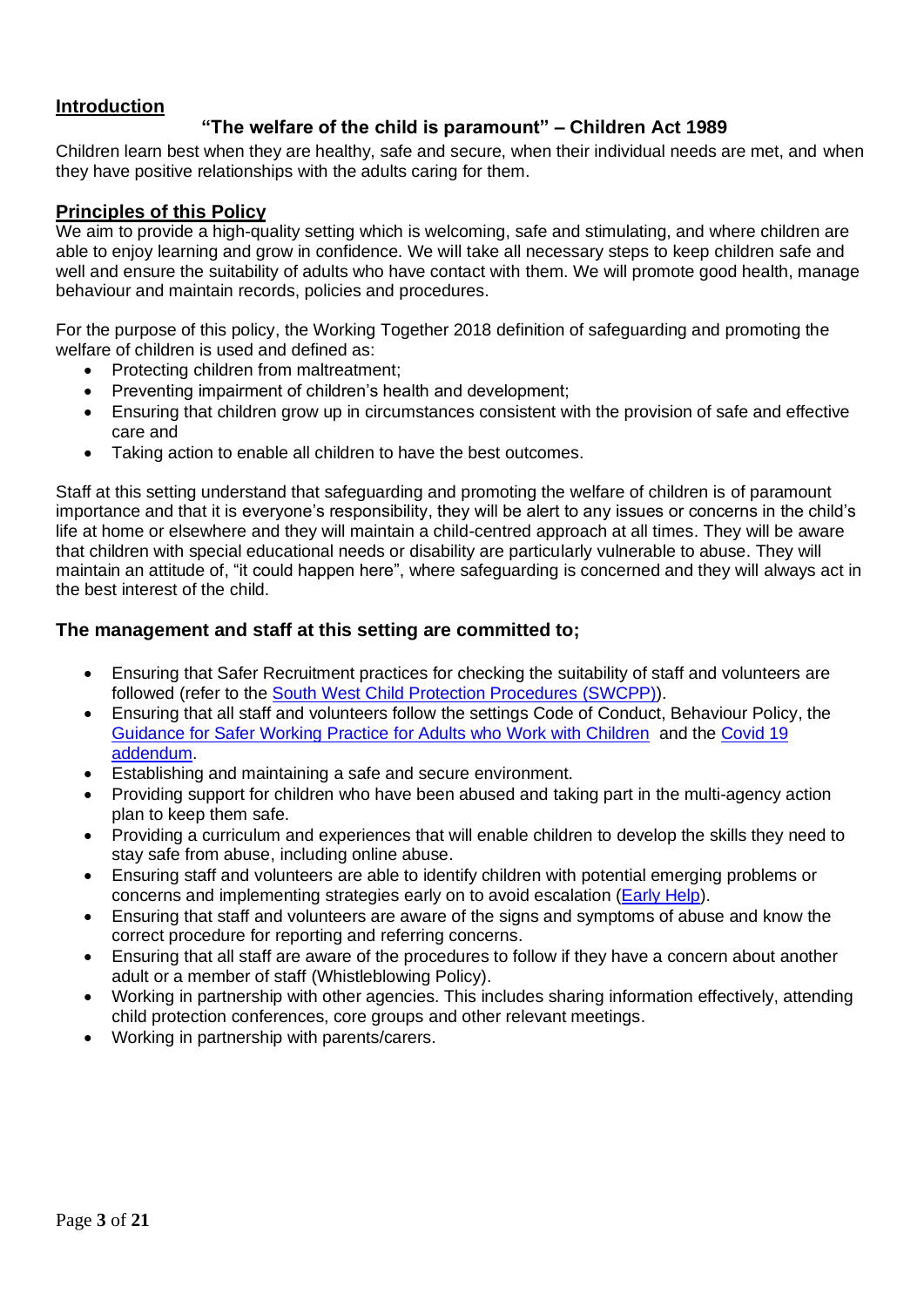# **Legislation and Guidance**

All safeguarding and child protection procedures follow guidance from the Swindon Safeguarding [Partnership](https://safeguardingpartnership.swindon.gov.uk/) (SSP) and the [South West Child Protection Procedures](https://www.proceduresonline.com/swcpp/swindon/index.html) (SWCPP).

The following legislation and documents will form the basis of all safeguarding and child protection decisions:

- The Statutory Framework for the Early Years Foundation Stage 2021
- The Children Act 2004 and 2006
- Working Together to Safeguard Children 2018
- What to do if you're worried a child is being abused: advice for practitioners 2015
- Information Sharing: advice for practitioners providing safeguarding services- 2018
- The Prevent Duty-departmental advice for schools and childcare providers 2015 (updated 2019)
- Keeping Children Safe in Education 2021

This Safeguarding Children and Child Protection Policy applies to all staff, managers, committee members, students and volunteers in the setting.

Other policies that should be read alongside this policy include:

- Health and Safety
- Intimate Care
- First Aid
- **Medicines**
- Behaviour Management
- Staff Behaviour Policy (guidance for safer working practice/code of conduct)
- Missing Child
- **Online Safety**
- Failure to Collect Child
- Site Security
- Risk Assessments
- Equal Opportunities
- Special Educational Needs and Disability
- Outings/Visits
- Emergency Evacuation Procedures
- Concerns/Complaints
- **Safeguarding Amendment Covid 19**
- Human Trafficking and Modern-Day Slavery
- Peer on Peer abuse
- Looked after children
- Health and Safety
- Personal Data
- **Password Security Policy**
- **Lockdown Policy**
- Whistleblowing
- Child restraint Policy and Practice
- Online Safety and Acceptable use Policy
- Admissions
- **Visitors**
- Drone policy

# **The Role of the Designated Safeguarding Lead (DSL) and Deputy (DDSL)**

- The EYFS 2021 states; *'a practitioner must be designated to take lead responsibility for safeguarding children in every setting'.*
- The DSL or deputy will be available at all times when children are present, for staff to discuss safeguarding concerns.
- An appropriately qualified and experienced Designated Safeguarding Lead (DSL) has been appointed to fulfil this role and appropriate time and resources, away from other work commitments, has been allocated in order that this role can be carried out effectively.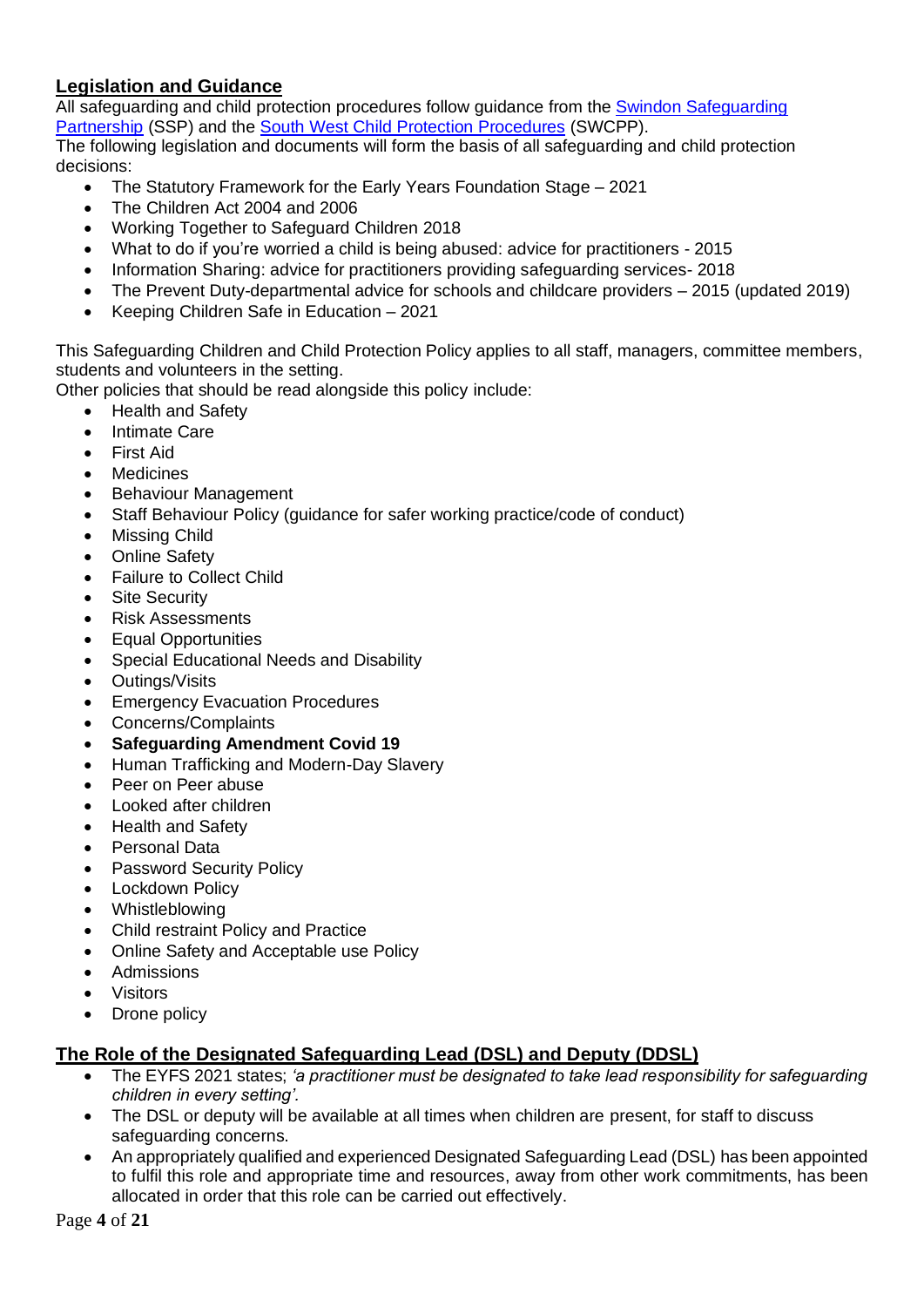- The DSL and deputy will attend appropriate training to equip them to fulfil their role and they will refresh their training at least every 2 years. [\(SSP training page\)](https://safeguardingpartnership.swindon.gov.uk/info/4/training/11/training) The DSL and deputy will regularly update their knowledge and skills through attending training, briefing sessions, reading newsletters etc. (DSL and DDSL safeguarding passport and CPD log are in the office)
- The DSL **Katrina Goodenough** has overall responsibility for the day-to-day safeguarding and child protection systems in the setting.
- These responsibilities include:
	- Liaising with other professionals in all agencies, including social services, police and health colleagues.
	- Keeping staff up to date with any changes to national and local policy or legislation.
	- Being a source of support, advice and guidance to any other setting staff, both paid and voluntary, on an ongoing basis and on any specific safeguarding issue as required.
	- Co-ordinating child protection action within the setting, including making referrals as necessary.
	- Maintaining a confidential recording system for safeguarding and child protection concerns.
	- Ensuring all staff, visitors and volunteers are aware of the setting's policies and procedures and their responsibilities in relation to safeguarding children.
	- Ensuring all staff, both paid and voluntary, have received appropriate and up to date child protection training.
	- Ensuring their own training is kept up to date by attending appropriate DSL training every 2 years and accessing updates, at least annually, through a variety of methods e.g. bulletins and local meetings.
	- Representing the setting at inter-agency meetings in particular strategy discussions, child protection conferences and core groups.
	- Managing and monitoring the setting's role in early help, child in need and child protection plans.
	- Sharing information with staff about the welfare, safeguarding and child protection issues that children in their setting have experienced with a view to understanding how to best support these children in the setting.

#### **Staff Responsibilities, Training, Supervision and Safe Working Practice**

- All staff have a responsibility to identify children who may be in need of extra help or who are suffering, or are likely to suffer, significant harm. All members of staff have a duty of care to take appropriate action and work with other services as needed.
- All staff will complete Basic Awareness training, every 3 years (as advised by the SSP). Training will enable staff to identify signs of possible abuse and neglect at the earliest opportunity, and to respond in a timely and appropriate way.
- The DSL will ensure that all staff receive regular safeguarding updates through staff meetings, email, newsletters etc.
- At least one person who has a current paediatric first aid certificate will be on the premises at all times when children are present, and will accompany children on outings.
- Staff involved in preparing and handling food will receive food hygiene training.
- All staff will have a sufficient understanding and use of English to ensure the well-being of children in their care

#### **Staff Induction**

- All new staff receive induction training to help them understand their roles and responsibilities.
- Induction training includes, information about emergency evacuation procedures, safeguarding/child protection procedures, the provider's equality policy, and the health and safety policy.

#### **Staff Supervision**

- Staff receive regular supervision in accordance with the statutory reguirements of Early Years Foundation Stage. Uninterrupted time will be set aside to ensure supervision sessions are effective for all involved.
- Supervision will be a two-way process, which supports and develops the knowledge, skills and values of an individual, group or team and will support staff to improve the quality of the work they do, thus improving outcomes for children as well as achieving agreed objectives. Supervision will also provide an opportunity to discuss sensitive issues, including the safeguarding of children and concerns about an individual or colleague's practice.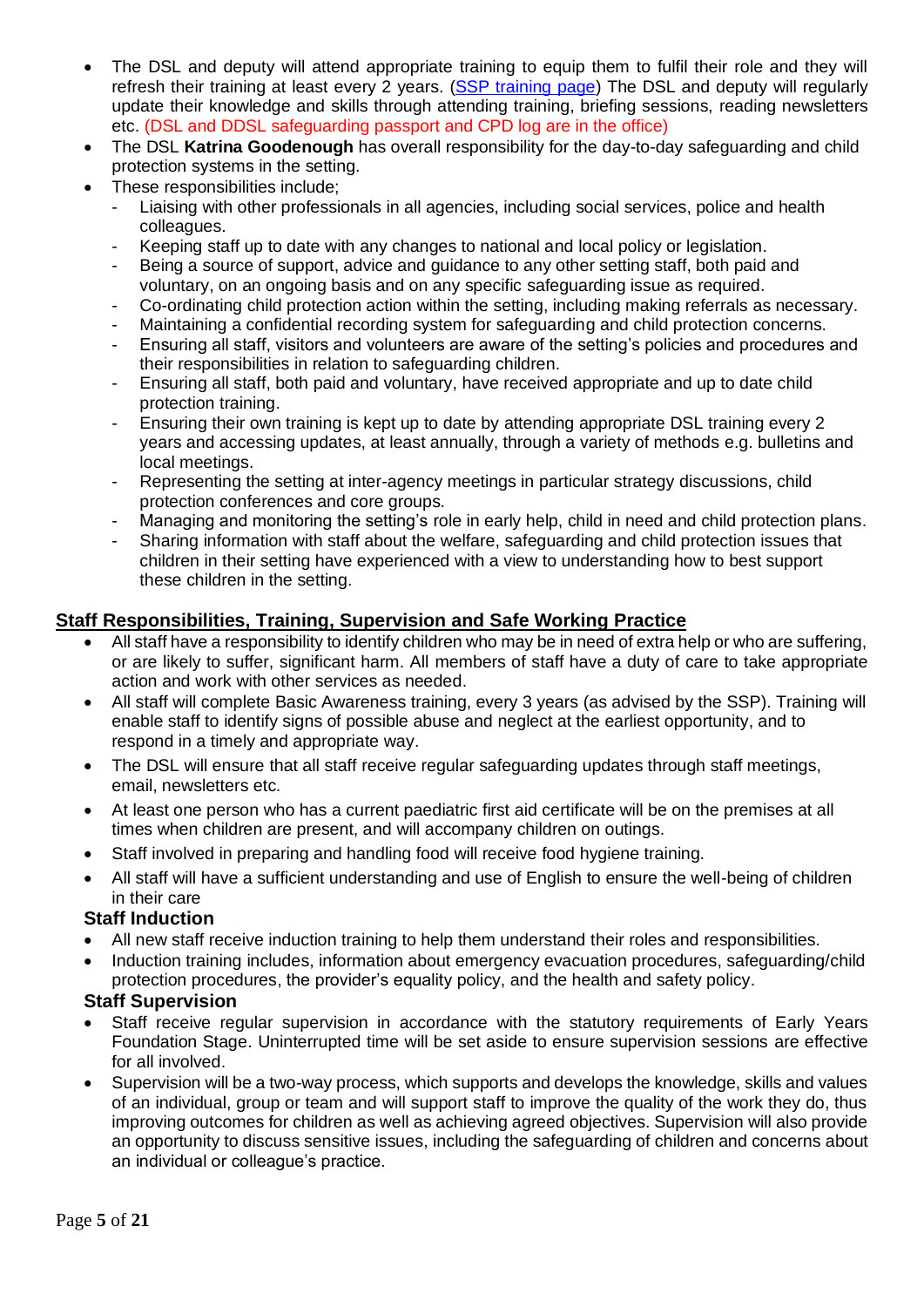• All staff and volunteers will receive regular and planned supervision sessions. Uninterrupted time will be set aside to ensure any supervision sessions effective for both practitioner and management.

## **Safe Working Practice**

- Staff (including temporary staff and volunteers) work within clear behavioural guidelines (refer to the settings **Behaviour Policy/Code of Conduct** and Guidance [for Safer Working Practice for Adults](https://saferrecruitmentconsortium.org/)  [who work with Children.](https://saferrecruitmentconsortium.org/)
- Physical intervention is only used when the child is endangering him/herself or others and such events are recorded and signed by a witness. Staff are made aware of the settings **Behaviour Management Policy** and physical interventions must be in line with the procedures laid out in the policy.
- Staff are made aware of the professional risks associated with the use of social media and electronic communication (email, mobile phones, texting, social network sites etc.) through the setting's **Online Safety Policy** and **Acceptable Use Policy.**
- Staff are made aware of the setting's Whistle-blowing procedure and that it is a disciplinary offence not to report concerns about the conduct of a colleague that could place a child at risk. Staff will be directed to read the setting's "Whistleblowing Policy" and made aware that they can also contact the NSPCC whistleblowing helpline on 0800 028 0285 or by email to [help@nspcc.org.uk](mailto:help@nspcc.org.uk) to report any concerns they have about other staff in the setting.

# **Recognising Abuse**

Abuse is a form of maltreatment of a child and can be caused through either inflicting harm or failing to prevent harm.

Working Together 2018 lists four categories of abuse:

- Physical,
- Emotional,
- Sexual and
- Neglect.

#### **(See appendix 1 for Working Together definitions and possible indicators of abuse).**

Staff are aware that;

- Abuse, neglect and safeguarding issues are rarely standalone events that can be covered by one definition or label, in most cases; multiple issues will overlap with one another.
- Child welfare concerns may arise in many different contexts and can vary greatly in terms of their nature and seriousness. For example, children may be abused in a family, in an institutional or community setting, by those known to them or by a stranger. An adult or adults, or another child or children may abuse them. Children may be abused via the internet by their peers, family members or by unknown or in some cases, unidentifiable individuals. In the case of honour-based abuse, including forced marriage and female genital mutilation, children may be taken out of the country to be abused.
- Abuse and neglect can happen over a period of time or be a one-off event. This can have major longterm impacts on all aspects of a child's health, development and well-being.
- The warning signs and symptoms of abuse and neglect can vary from child to child. Children develop and mature at different rates, so what appears to be worrying behaviour for a younger child might be normal for an older child. Parental behaviours may also indicate child abuse or neglect, so staff will also be alert to parent-child interactions or concerning parental behaviours; this could include parents who are under the influence of drugs or alcohol or if there is a sudden change in their mental health.
- It is important to respond to problems as early as possible and provide the right support and services for the child and their family and they recognise that a warning sign does not automatically mean a child is being abused.
- An abused child may often experience more than one type of abuse, as well as other difficulties in their lives.

# **Other Safeguarding Concerns to be Aware of: (see appendix 2)**

- Peer on Peer Abuse (sexual violence and sexual harassment)
- Radicalisation and extremism
- Female genital mutilation (FGM)
- Child sexual exploitation (CSE)
- Child criminal exploitation (CE)

Page **6** of **21**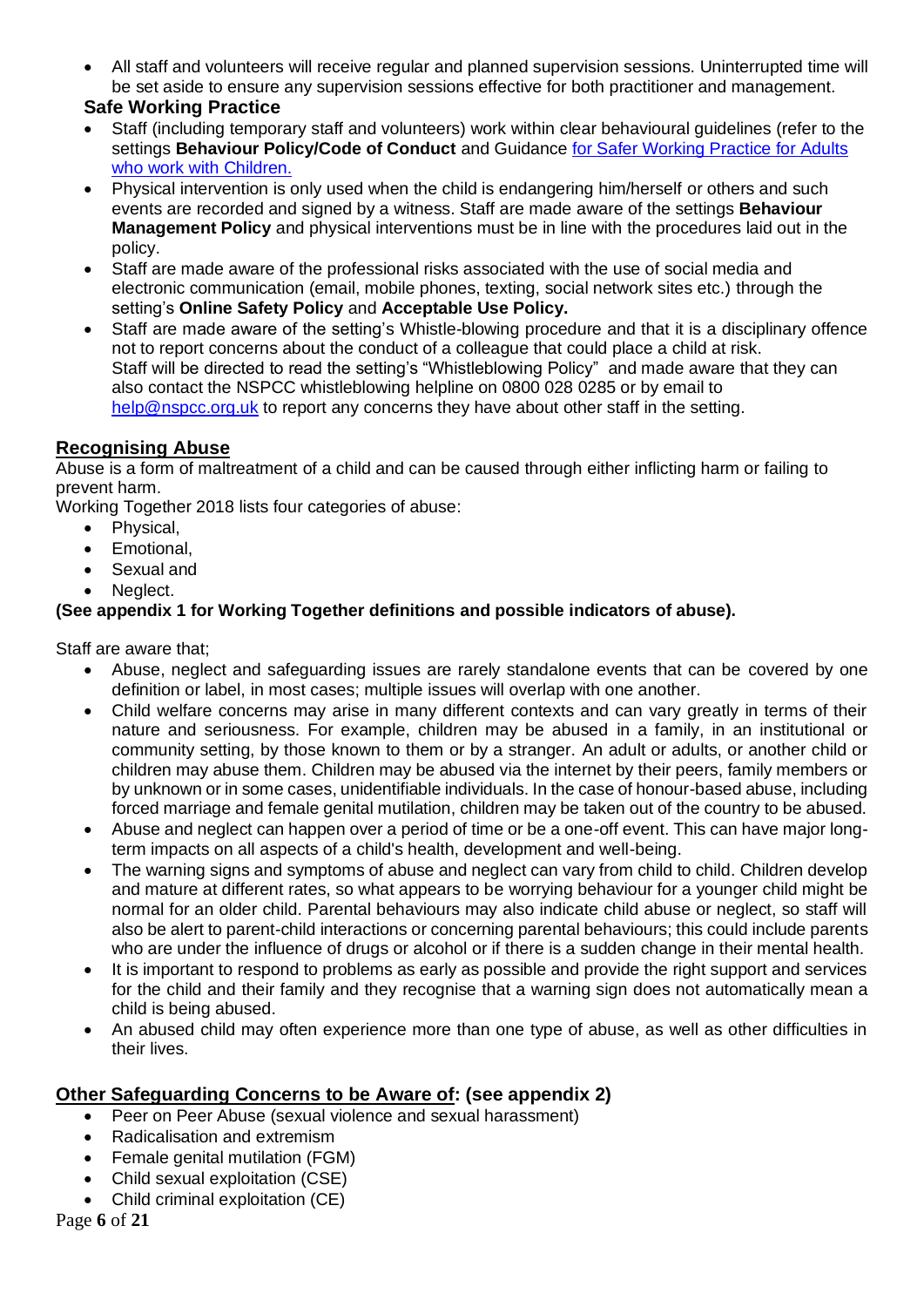- Domestic abuse (DA)
- Children missing education (CME)
- Children with family members in prison
- Homelessness
- Private Fostering.
- Bruising or non-explained injury in non-mobile children

#### **Responding to a Disclosure**

If a child discloses abuse, staff will respond appropriately:

- We will listen to the child and avoid interrupting except to clarify. We will allow the child to make the disclosure at their own pace and in their own way.
- We will not interrogate the child, we may ask open-ended questions to clarify the situation, but we will not ask leading questions. Children will only be interviewed by trained Social Workers or Police Officers.
- We will not make any promises to the child about not passing on information. Information may need to be shared to get help in place.
- Information will be recorded accurately, including the timing, setting and those present, as well as what was said.
- The DSL will be informed as soon as possible (within the same working day).

Following a disclosure of abuse, children will be supported by their key person.

#### **Key Person**

All children will be allocated a key person with whom they can develop a close relationship and who can tailor opportunities to the individual needs of each child.

#### **Visitors to the Setting**

Any visitor to the setting who receives a disclosure of abuse, suspects that abuse may have occurred or is concerned for the safety or welfare of a child **must** report immediately to the DSL or if unavailable to the deputy.

#### **Procedures for Referral**

Staff will refer to the SSP's Thresholds Document [The Right Help at the Right Time"](https://safeguardingpartnership.swindon.gov.uk/info/3/workers_and_volunteers/10/workers_and_volunteers/19) when assessing a child's level of need (follow link below)

The Thresholds document identifies three levels:

- 1. Universal children with no additional needs.
- 2. Early Help children with additional needs.
- 3. Statutory Social Care children with complex and multiple needs.

All staff have a responsibility to refer a child to Children's social care under section 11 of the Children Act 2004 if they believe or suspect that a child:

- Has suffered significant harm;
- Is likely to suffer significant harm:
- Has a disability, developmental and welfare needs which are likely only to be met through provision of family support services (with agreement of the child's parent).
- Under the Children Act 1989, a Child in Need is a child whose development would be likely to be impaired without provision of services.

#### **MASH Contact Details:**

#### **E-mail: [Swindonmash@swindon.gov.uk](mailto:to%20Swindonmash@swindon.gov.uk)**

**Telephone:** 01793 466903 (during normal office hours which are 8.30am to 4.40pm Monday to Thursday, and 8.30am to 4.00pm Friday)

The Emergency Duty Service (EDS) is available outside office hours on 01793 436699

A telephone referral will be confirmed in writing using the form [RF1](https://safeguardingpartnership.swindon.gov.uk/site_search/results/?q=RF1) within 48 hours of the initial call and referrers should expect an acknowledgement within 3 working days otherwise they should contact MASH again.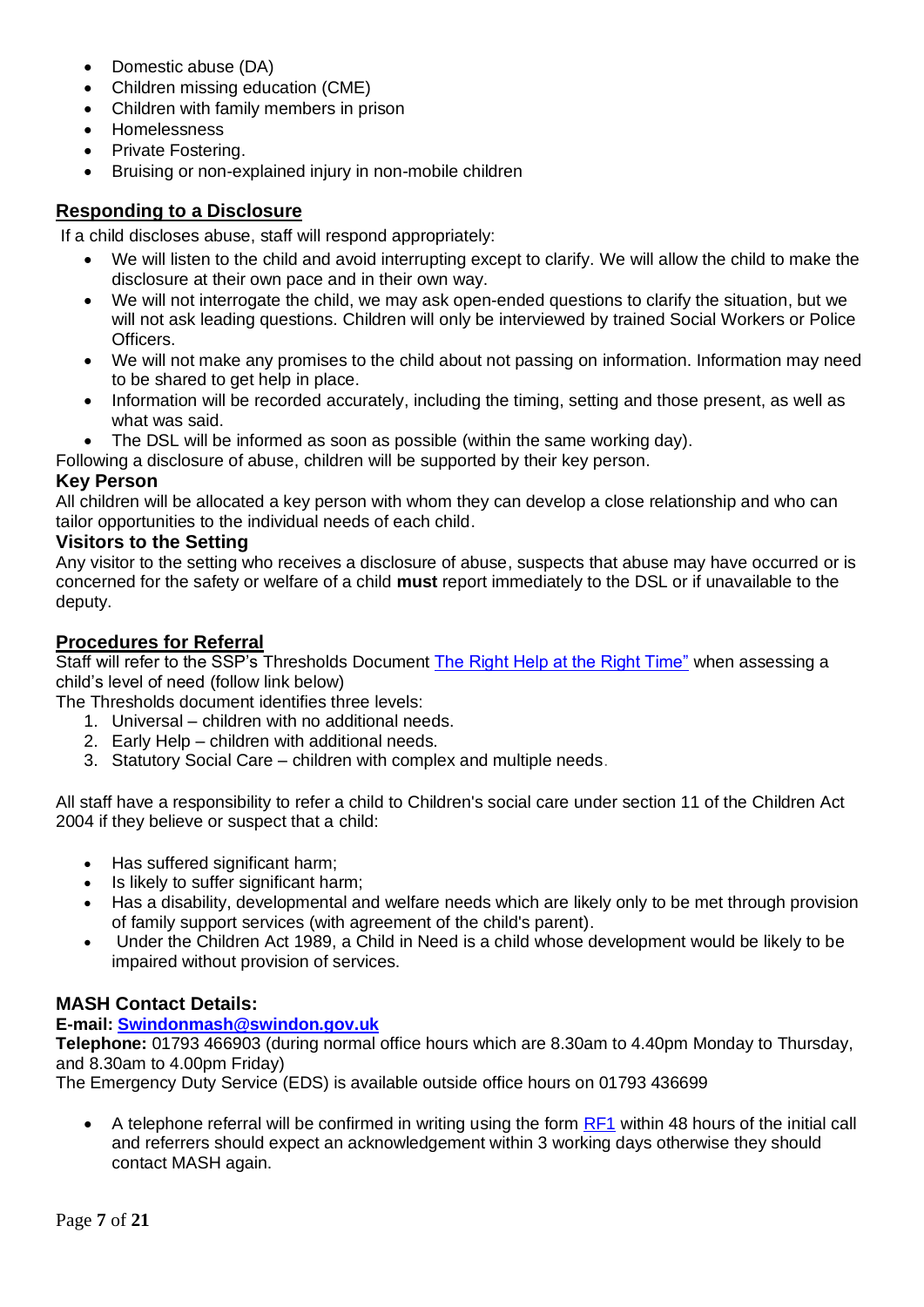- The referral will be shared and agreed with the parent/carer, and where appropriate with the child/young person, unless to do so could place the child at increased risk of harm, in which case, advice would first be sought from MASH.
- If a child discloses physical or sexual abuse, where the alleged abuser is either a family member or someone resident within the household, MASH will be consulted before informing parents.
- If the child is already subject to a Child Protection Plan (CPP) the allocated social worker will be contacted, they will advise when, and by whom, the parents should be informed. (See appendix 3 flow chart.)
- Staff will work closely with other agencies to implement the actions of a Child Protection Plan. They will attend all child protection conferences, core groups and strategy meetings to support the child and family as necessary.

#### **Escalation Procedures**

In circumstances where staff feel a professional decision is not safe or is inappropriate, they will initially consult with their Safeguarding lead or line manager to –

- Clarify their thinking in order to identify the problem,
- Be specific as to what the concern is about, and what they aim to achieve;
- Evidence the nature and source of their concerns and keep a record of all discussions.

It is expected that most disagreements can be resolved by professionals discussing the concerns and agreeing a way forward to meet the child's needs.

If professional agreement cannot be reached, then the concern should be escalated [\(Swindon Escalation](https://safeguardingpartnership.swindon.gov.uk/downloads/download/38/escalation_policy)  [Policy\):](https://safeguardingpartnership.swindon.gov.uk/downloads/download/38/escalation_policy)

**Stage 1:** Manager or Safeguarding Lead or Deputy/Designated Professional **within 5 working days.** 

**Stage 2:** Agency SSP representative to Agency SSP Representative **within 5 working days.** 

**Stage 3:** Refer to SSP Executive's **within 5 working days.** 

**Stage 4:** Refer to SSP Independent Chair **within 5 working days.**

Stage 1, 2, 3 & 4 are all formal stages of the escalation process.

#### **Early Help**

- Where staff have emerging concerns about a child (as opposed to a child being in immediate danger), they will follow the Early Help process. The process involves staff being alert to emerging problems, discussing their concerns with the DSL and the DSL co-ordinating an appropriate response with the support of other professionals. This may involve undertaking an Early Help [Assessment,](https://localoffer.swindon.gov.uk/content/send-local-offer/landing-pages/early-help-landing-and-content-pages/early-help/) (EHA) and in some cases, the DSL may take on the role of Lead Professional.
- Early Help cases will be kept under constant review and if the situation does not appear to be improving consideration will be given to a referral to MASH.

# **Record Keeping – Child Protection**

Staff receiving a disclosure of abuse, noticing possible abuse or with a concern about a child, will make an accurate record as soon as possible, noting what was said or seen, putting the event into context, and giving the date, time and location. All records will be dated, signed, and discussed with the DSL.

- All hand-written records will be retained, even if they are subsequently typed up in a more formal report.
- Written records of concerns will be kept, even where there is no need to make a referral immediately. Parents/guardians will be notified of all recorded concerns.
- Injuries will be marked on a body map; **photographs will never be taken** (Appendix 4).
- Where concerns do not meet the threshold for a referral to MASH, consideration will be given to the appropriateness of completing an [Early Help Assessment.](https://localoffer.swindon.gov.uk/content/send-local-offer/landing-pages/early-help-landing-and-content-pages/early-help/)
- All records relating to child protection concerns will be kept in a secure place and will remain confidential. They will not form part of the pupil's developmental records and will be kept separate from other records.
- A chronology will be kept at the front of each individual child protection file. It will be reviewed and updated whenever a new concern is raised or additional relevant information becomes available, noting any action taken.
- The DSL and management will regularly monitor the quality of child protection records.
- Where a child transfers to school or moves to a new setting, child protection documentation will be transferred to the receiving school/setting within 14 days, preferably by hand. If it is not possible to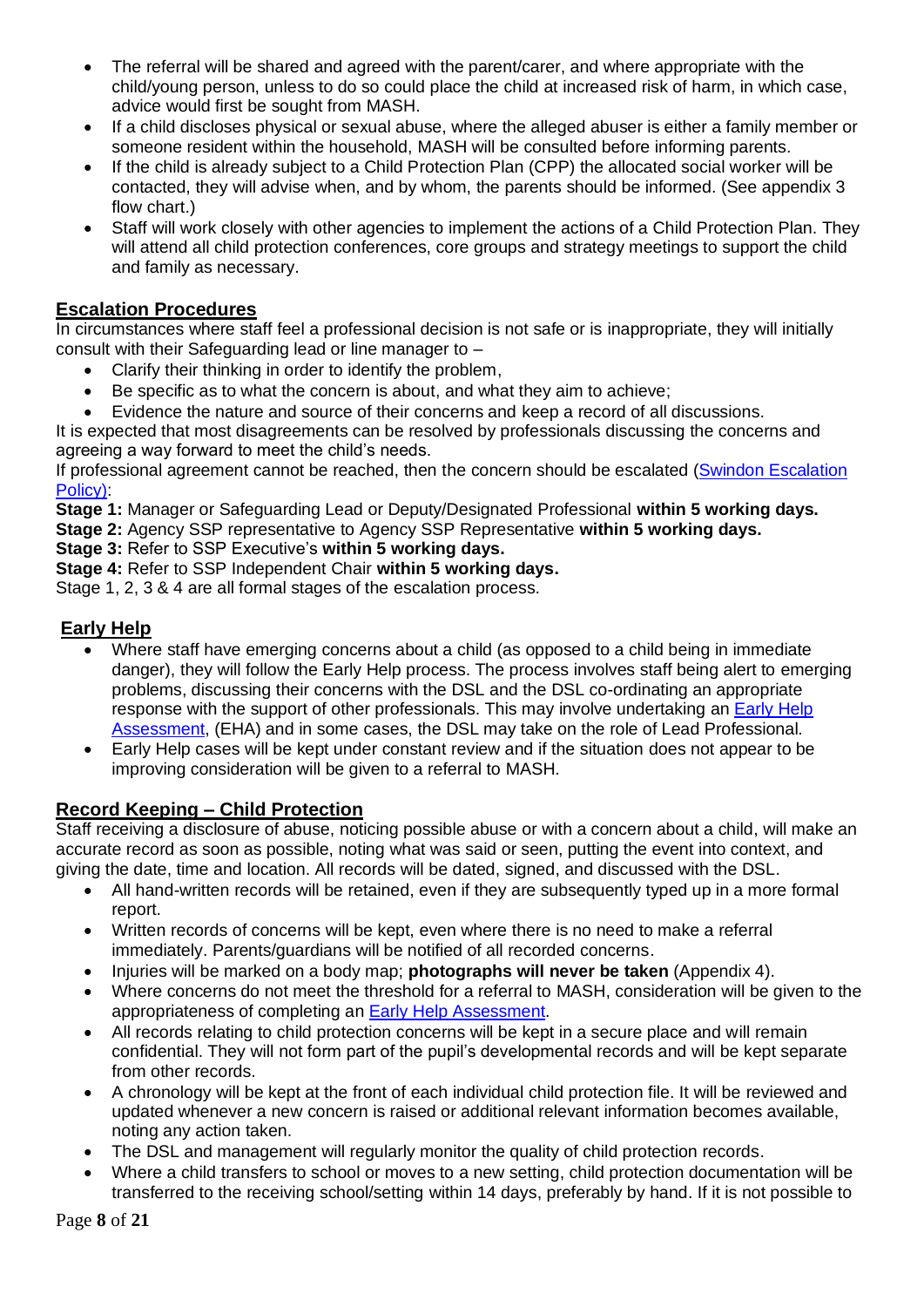do a face-to-face handover, records will be sent by recorded delivery, with a 'Transfer of Information' sheet in a sealed envelope, **separate from any developmental records.** Postal delivery will be followed up with a telephone conversation.

• Records will be retained in line with Government guidance on the Transfer and Retention of Child Protection Records.

Templates and guidance for keeping child protection records are available on [Swindon Hub for Early](https://hubforearlyyears.swindon.gov.uk/Page/20350)  [years](https://hubforearlyyears.swindon.gov.uk/Page/20350)

## **Parental Involvement**

We are committed to helping parents/carers understand our responsibility for the safety and welfare of all pupils and our commitment to work in partnership with parents.

- Parents/carers can access the settings Child Protection Policy online, on the parent's noticeboard and the safeguarding boards around the building. Parents are made aware of the policy during their induction meeting and will be asked to sign a statement to say they understand the setting's child protection responsibilities.
- Child protection or welfare concerns will be openly discussed, with parents/carers. Where a referral to MASH is needed, the agreement of parents/carers will be sought before making the referral. The only time concerns will not be discussed with parents is if staff believe that sharing concerns may place the child at increased risk of harm, then advice would be sought first.
- A lack of agreement from the parent/carer will not stop a referral going ahead.

## **Suitable People/Safer Recruitment**

We endeavour to create a culture of safe recruitment and as part of this, we adopt recruitment procedures that help to deter, reject and identify people who might abuse children.

We adhere to our statutory responsibilities to check staff who work with children, this includes enhanced DBS checks on all staff and on any other person who is likely to have regular contact with children (including those living or working on the premises)

When employing new staff we follow Safer Recruitment procedures as set out in the South West Child [Protection Procedures.](https://www.proceduresonline.com/swcpp/swindon/index.html)

- Interview panels will have at least one person who has completed Safer Recruitment Training. There will be a safeguarding statement in all job advertisements and job descriptions. Any gaps in employment history or unaccounted for periods will be fully investigated. References will be requested prior to interview. At least one reference will be from the applicants' most recent childcare placement.
- We will record information about staff qualifications, identity checks, disqualification and vetting processes (including the Disclosure and Barring Service reference number, the date a disclosure was obtained and details of who obtained it) on a central register.
- We will not allow people, whose suitability has not been checked to have unsupervised contact with children.

#### **Disqualification under the Childcare Act**

- Staff, students and volunteers are informed during their induction that, under the Childcare Act 2006, they are expected to provide up to date information in relation to any convictions, cautions, court orders, reprimands and warnings that may affect their suitability to work with children, whether received before or during their employment at the setting.
- There is also an expectation that the setting will be informed, if staff relationships and associations, both within and outside the workplace (including online), may have implications for the safety of children in the setting.

#### **Volunteers**

A risk assessment will be undertaken for volunteers to determine whether an enhanced DBS check should be applied for. This will depend on the level of activity the volunteer is engaged in and whether they are ever left unsupervised with children.

#### **Managing Allegations**

• We recognise that it is possible for staff and volunteers to behave in a way that might cause harm to children and we take seriously any allegation received.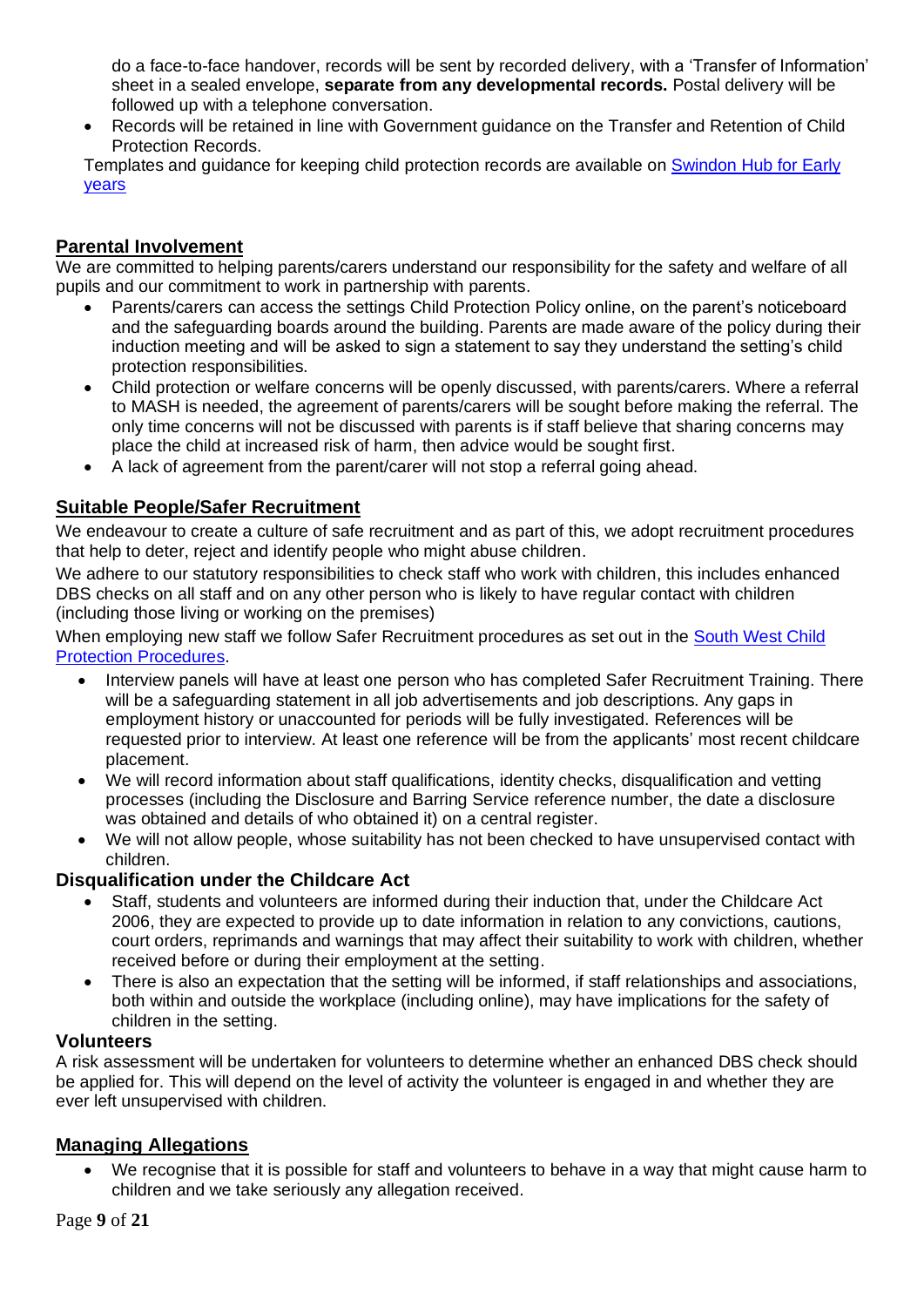- An allegation may indicate that a member of staff, a volunteer or a member of bank staff has;
	- Behaved in a way that has harmed a child, or may have harmed a child.
	- Possibly committed a criminal offence against a child; or
	- Behaved towards a child that indicates he/she would pose a risk of harm to children.
- **As soon as an allegation is made, the Local Authority Designated Officer (LADO) will be contacted.**

**LADO Team – 01793 463854 Jon Goddard – 07392103019 (Mon-Wed) Rachel Hull – 07824081177 (Thurs-Fri)** [Lado@swindon.gov.uk](mailto:Lado@swindon.gov.uk)

- An **Allegations Management referral form** will need to be completed;
- Ofsted will be informed of the allegation within 14 days.
- Staff/volunteers should report an allegation about a staff member to the owner/manager, unless they are the subject of the allegation. The owner/manager will then proceed as above.
- Where the allegation is against the owner/manager, the staff member/volunteer will contact the LADO as above.
- Where the allegation is against an adult from another agency, for example, bank staff, it is still the responsibility of the setting to ensure the allegation is dealt with appropriately, in conjunction with the agency where applicable.
- An allegation will not be discussed with the alleged perpetrator or other members of staff/committee, unless advised to do so by the LADO.
- In exceptional circumstances, it may be necessary to protect the child, by contacting the police, before contacting the LADO.
- The setting will make a referral to the Disclosure and Barring Service if at the end of the allegation process a member of staff or volunteer is removed from their position, or if they leave while under investigation.

## **The Curriculum**

• We will provide a curriculum that encourages children to talk and be listened to. Children will be provided with opportunities to develop the skills they need to recognise and stay safe from abuse across all areas of learning. Children will learn that their views are valued and respected.

#### **Online Safety**

• Children will be taught about keeping safe online through educating them about safe online procedures and by educating their parents about the dangers of the internet through leaflets, posters, newsletters etc. Where children have access to the internet, we will ensure that they are protected from harmful and inappropriate online material by putting effective monitoring and filtering in place.

#### **Children with Special Educational Needs and Disabilities**

- Staff acknowledge that children with special educational needs (SEN) and disabilities can face additional safeguarding challenges as they may have an impaired capacity to resist or avoid abuse. They may have speech, language and communication needs that may make it difficult to tell others what is happening.
- Staff are encouraged to be aware that children with SEN and disabilities can be disproportionally impacted by safeguarding concerns such as bullying. All members of staff will be encouraged to appropriately explore possible indicators of abuse such as behaviour/mood change or injuries and not to assume that they are related to the child's disability and be aware that children with SEN and disabilities may not always outwardly display indicators of abuse.

# **Use of Mobile Phones and Digital Photography**

We have a written policy for the acceptable use of mobile phones, cameras and other digital media in our setting, **please see also our online safety Acceptable Use Policy 1.6a and our amendment to policy 1.6 due to Covid.**

The only mobile phone to be used is the work mobile and this must only be used with the permission of the manager. The work mobile will be open to scrutiny at all times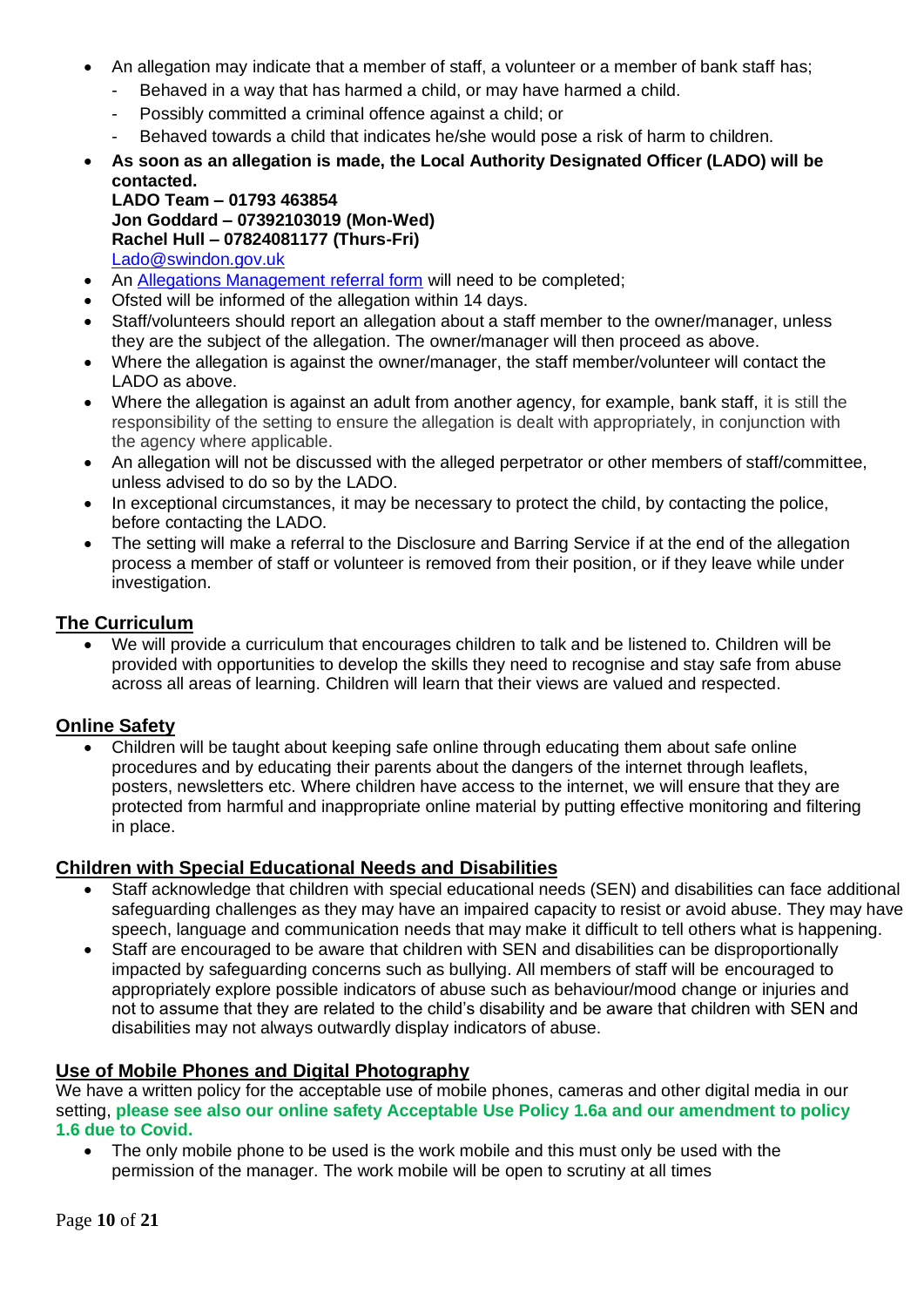- The work mobile will only be used in designated areas for example not in toilets, changing areas or sleeping areas.
- Staff mobiles and other digital media will be kept in a designated area and will not be carried on a person when children are present. Staff may use appliances in a designated area during staff breaks or before and after sessions, when children are not present.
- Visitors, parents, contractors etc. are made aware that phones and other digital media are not to be used in designated areas and that no photographs, videos or audio recordings are permitted in the setting.
- Staff will take photographs of children using the work photographic equipment; no personal equipment will be used. The work photographic equipment will be open to scrutiny at all times.
- Photographs will not be taken in sensitive areas such as toilets or nappy changing areas.
- Written permission will be obtained from parents/carers for appropriate use of photographs/digital images to record children's progress.
- Children's images will only be taken off site, with the prior permission of the manager, in line with the settings policy.

# **Confidentiality and Information Sharing**

- All staff are aware that they have a professional responsibility to share information with other agencies in order to safeguard children. We will maintain records and obtain and share information with parents/carers, health professionals, the police, social services and Ofsted as appropriate and in line with "Information [sharing advice for safeguarding practitioners" 2018](https://assets.publishing.service.gov.uk/government/uploads/system/uploads/attachment_data/file/721581/Information_sharing_advice_practitioners_safeguarding_services.pdf)
- We will enable a regular two-way flow of information with parents/carers, and between providers if a child is attending more than one setting.
- Confidential information and records about staff and children are held securely and only accessible and available to those who have a right or professional need to see them.
- We are aware of our responsibilities under the Data Protection Act 2018 and the General Data Protection Regulations (2018) and that this legislation does not limit the sharing of information in order to keep children safe and includes sharing information without consent.
- We will register with the Information Commissioner's Office as appropriate.
- All staff will read the setting's "Confidentiality Policy" as part of their induction procedure. Information will be shared on a strictly "need to know" basis.
- Records relating to individual children will be retained for a reasonable period in line with the settings retention of records policy.
- We recognise that all matters relating to child protection are confidential. The DSL will only disclose information about a child to other members of staff on a "need to know" basis.
- All staff will be aware that they cannot promise a child to keep secrets that might compromise the child's safety or wellbeing.

#### **Security**

- Staff are responsible for maintaining awareness of the safety and security of buildings and grounds and for reporting any concerns that become known. Risk assessments are completed as appropriate.
- Appropriate checks will be undertaken in respect of visitors and volunteers coming into the setting (**Please see our Visitors to the setting policy 06.03.)** Any individual who is not known or identifiable will be challenged for clarification and reassurance.
- The setting will not accept the behaviour of any individual (parent/carer/other) who threatens security or leads others (child or adult) to feel unsafe. Such behaviour will be treated as a serious concern and may result in a decision to refuse access for that individual to the site.
- **Refused Entries will be recorded along with the reasons why on a separate sheet in the visitors book.**

# **Complaints**

• We operate within a whole-setting community ethos and we welcome comments from children, parents/carers and others about areas that may need improvements as well as comments about what we are doing well.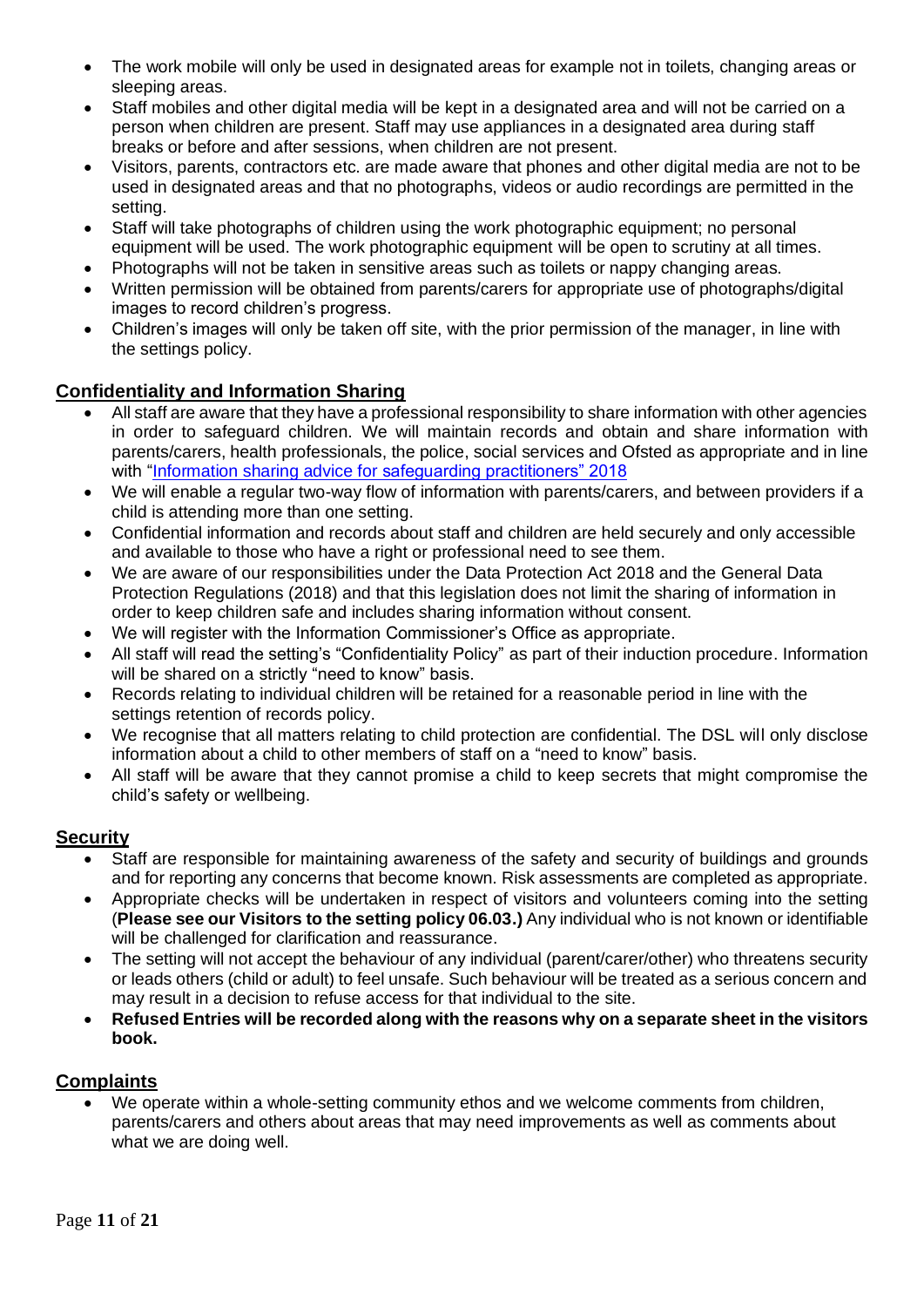- The setting has a **Complaints Procedure** available to parents/carers, children and members of staff who wish to report concerns. This can be found *in our policy folder, on our parent's board in the Foyer and on our website.*
- All reported concerns are taken seriously and considered within the relevant and appropriate process. Anything that constitutes an allegation against a member of staff or volunteer will be dealt with under the specific **Procedures for Managing Allegations against Staff.**

## **Monitoring and Review**

This policy will be reviewed on an annual basis; however, amendments will be made as and when necessary, throughout the year.

Staff are informed about all amendments.

## **Appendix 1 – Working Together 2018 Definitions of Abuse and Possible Indicators**

#### **Physical Abuse**

A form of abuse that may involve hitting, shaking, throwing, poisoning, burning or scalding, drowning, suffocating or otherwise causing physical harm to a child. Physical harm may also be caused when a parent or carer fabricates the symptoms of, or deliberately induces, illness in a child.

#### **Signs that MAY INDICATE Physical Abuse**

- Bruises and abrasions around the face
- Damage or injury around the mouth
- Bi-lateral injuries such as two bruised eyes
- Bruising to soft area of the face such as the cheeks
- Fingertip bruising to the front or back of torso
- Bite marks
- Burns or scalds (unusual patterns and spread of injuries)
- Deep contact burns such as cigarette burns
- Injuries suggesting beatings (strap marks, welts)
- Covering arms and legs even when hot
- Aggressive behaviour or severe temper outbursts
- Injuries need to be accounted for; inadequate, inconsistent or excessively plausible explanations or a delay in seeking treatment should signal concern.

#### **Failure to Thrive**

- Child's weight/height falling below expected centile
- Skin dry and pale and hair thin and straw like
- Lack of energy, listless and lack of concentration
- Refuses food but drinks a lot of juice, vomiting and diarrhoea
- Failure to meet developmental milestones
- Behavioural problems

#### **Emotional Abuse**

The persistent emotional maltreatment of a child such as to cause severe and persistent adverse effects on the child's emotional development. It may involve conveying to a child that they are worthless or unloved, inadequate, or valued only insofar as they meet the needs of another person. It may include not giving the child opportunities to express their views, deliberately silencing them or 'making fun' of what they say or how they communicate. It may feature age or developmentally inappropriate expectations being imposed on children. These may include interactions that are beyond a child's developmental capability, as well as overprotection and limitation of exploration and learning, or preventing the child participating in normal social interaction. It may involve seeing or hearing the ill-treatment of another. It may involve serious bullying (including cyber bullying), causing children frequently to feel frightened or in danger, or the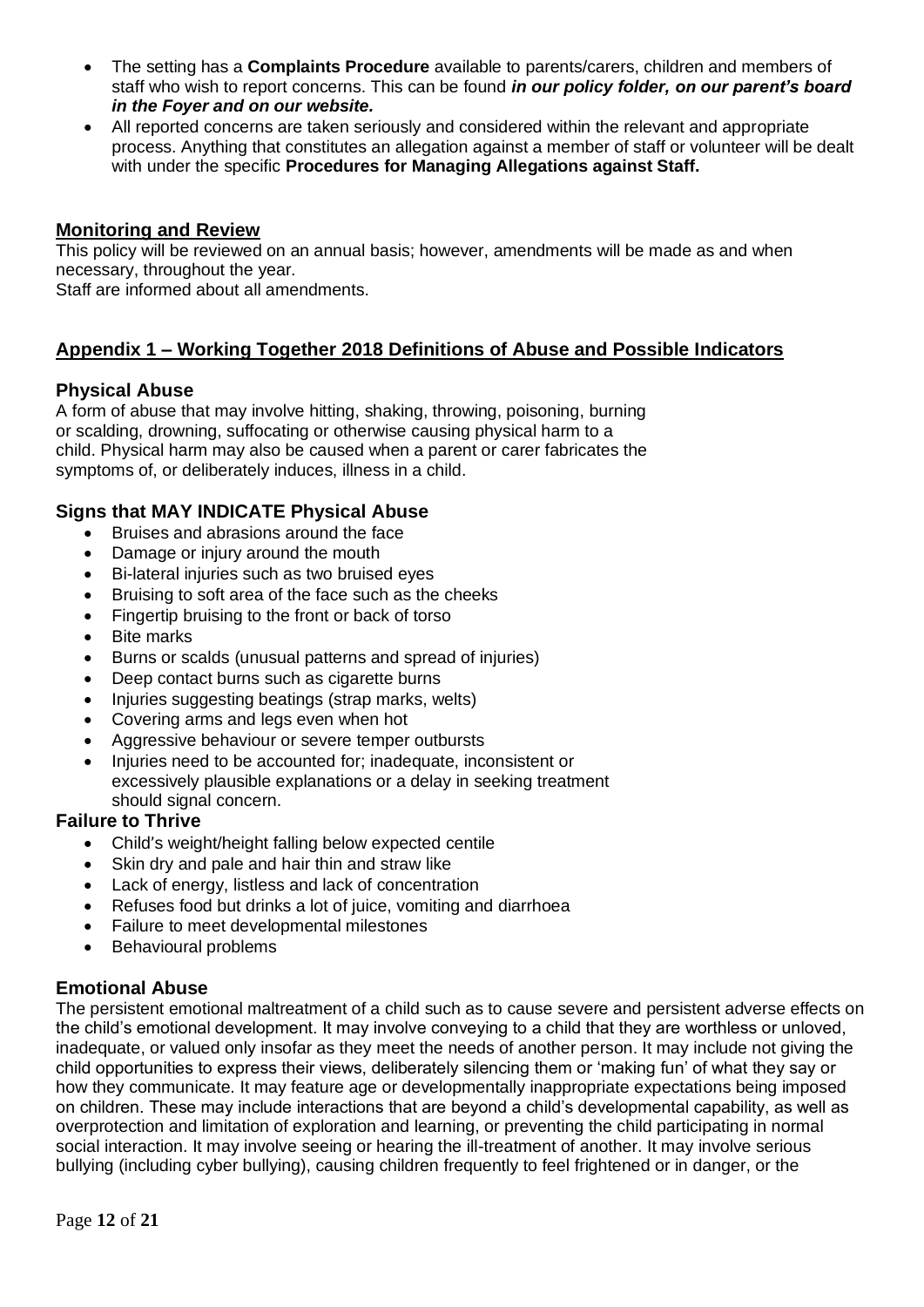exploitation or corruption of children. Some level of emotional abuse is involved in all types of maltreatment of a child, though it may occur alone.

## **Signs that MAY INDICATE Emotional Abuse**

- Over reaction to mistakes
- Lack of self-confidence/esteem
- Sudden speech disorders
- Self-harming
- Eating disorders
- Extremes of passivity and/or aggression
- Compulsive stealing
- Drug, alcohol, solvent abuse
- Fear of parents being contacted
- Unwillingness or inability to play
- Excessive need for approval, attention and affection

## **Sexual Abuse**

Involves forcing or enticing a child or young person to take part in sexual activities, not necessarily involving a high level of violence, whether or not the child is aware of what is happening. The activities may involve physical contact, including assault by penetration (for example, rape or oral sex) or non-penetrative acts such as masturbation, kissing, rubbing and touching outside of clothing. They may also include non-contact activities, such as involving children in looking at, or in the production of, sexual images, watching sexual activities, encouraging children to behave in sexually inappropriate ways, or grooming a child in preparation for abuse. Sexual abuse can take place online, and technology can be used to facilitate offline abuse. Adult males do not solely perpetrate sexual abuse. Women can also commit acts of sexual abuse, as can other children.

**Child sexual exploitation** is a form of child sexual abuse. It occurs where an individual or group takes advantage of an imbalance of power to coerce, manipulate or deceive a child or young person under the age of 18 into sexual activity (a) in exchange for something the victim needs or wants, and/or (b) for the financial advantage or increased status of the perpetrator or facilitator. The victim may have been sexually exploited even if the sexual activity appears consensual. Child sexual exploitation does not always involve physical contact; it can also occur through the use of technology.

# **Signs that MAY INDICATE Sexual Abuse**

- Sudden changes in behaviour and school performance
- Displays of affection which are sexual and age inappropriate
- Self-harm, self-mutilation or attempts at suicide
- Alluding to secrets which they cannot reveal
- Tendency to cling or need constant reassurance
- Regression to younger behaviour for example thumb sucking, playing with discarded toys, acting like a baby
- Distrust of familiar adults e.g. anxiety of being left with relatives, a child minder or lodger
- Unexplained gifts or money
- Depression and withdrawal
- Fear of undressing for PE
- Sexually transmitted disease
- Fire setting

#### **Neglect**

Neglect is the persistent failure to meet a child's basic physical and/or psychological needs, likely to result in the serious impairment of the child's health or development. Neglect may occur during pregnancy because of maternal substance abuse. Once a child is born, neglect may involve a parent or carer failing to:

- Provide adequate food, clothing and shelter (including exclusion from home or abandonment);
- Protect a child from physical and emotional harm or danger;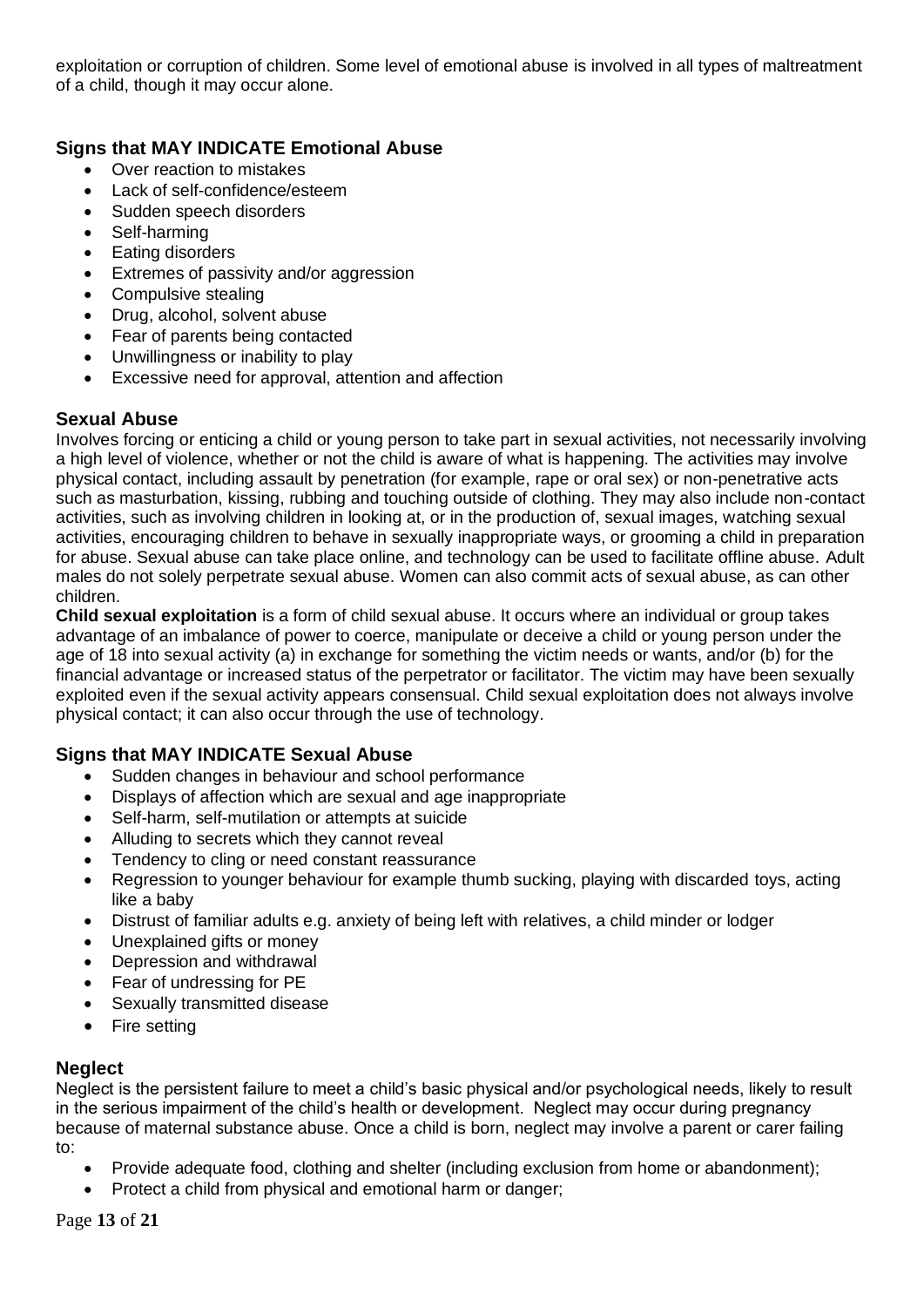- Ensure adequate supervision (including the use of inadequate care-givers);
- Ensure access to appropriate medical care or treatment;
- Respond to a child's basic emotional needs.

# **Signs that MAY INDICATE Neglect**

- Constant hunger
- Poor personal hygiene
- Constant tiredness
- Inadequate clothing
- Frequent lateness or non-attendance at School
- Untreated medical problems
- Poor relationship with peers
- Compulsive stealing and scavenging
- Rocking, hair twisting and thumb sucking
- Running away
- Loss of weight or being constantly underweight
- Low self esteem

# **Appendix 2: Specific Safeguarding Issues**

# **Children Missing Education (pre-school sessions)**

Staff will be aware that children's non-attendance, particularly repeatedly, can be a vital warning sign of a range of safeguarding possibilities. Early intervention will be taken to identify the risk of any underlying safeguarding concerns and the settings policy for following up on non-attenders will be followed. The setting will have at least two, up to date, emergency contacts for a child.

# **Child Sexual Exploitation (CSE)**

'*Child sexual exploitation is a form of child sexual abuse. It occurs where an individual or group takes advantage of an imbalance of power to coerce, manipulate or deceive a child or young person under the age of 18 into sexual activity (a) in exchange for something the victim needs or wants, and/or (b) for the financial advantage or increased status of the perpetrator or facilitator. The victim may have been sexually exploited even if the sexual activity appears consensual. Child sexual exploitation does not always involve physical contact; it can also occur through the use of technology*.' (DfES Feb 2017)

Staff at our setting identify that CSE involves exploitative situations, contexts and relationships where young people receive something (for example food, accommodation, drugs, alcohol, gifts, money or in some cases simply affection) because of engaging in sexual activities.

Staff recognise that children at risk of CSE need to be identified and issues relating to CSE should be approached in the same way as protecting children from other risks. Staff are aware that sexual exploitation can take many forms ranging from the seemingly 'consensual' relationship where sex is exchanged for affection or gifts, to serious organised crime by gangs and groups. What marks out exploitation is an imbalance of power in the relationship. The perpetrator always holds some kind of power over the victim which increases as the exploitative relationship develops. Sexual exploitation may involve varying degrees of coercion, intimidation or enticement, including unwanted pressure from peers to have sex, sexting, sexual bullying including cyberbullying and grooming. However, it also important to recognise that some young people who are being sexually exploited do not exhibit any external signs of this abuse or recognise this as abusive.

**This may apply to children, parents/carers, older siblings, staff or other members of the setting community.**

# **Child Criminal Exploitation (CE)**

Staff recognise that that criminal exploitation of children and vulnerable young adults is a form of harm, it is geographically widespread and may include drug networks or gangs grooming and exploiting children and young adults to carry drugs and money from urban areas to sub-urban and rural areas (County Lines exploitation). These cases will be referred to children's social care through the usual channels. Staff should also consider whether a child is at risk from extra familial abuse or exploitation.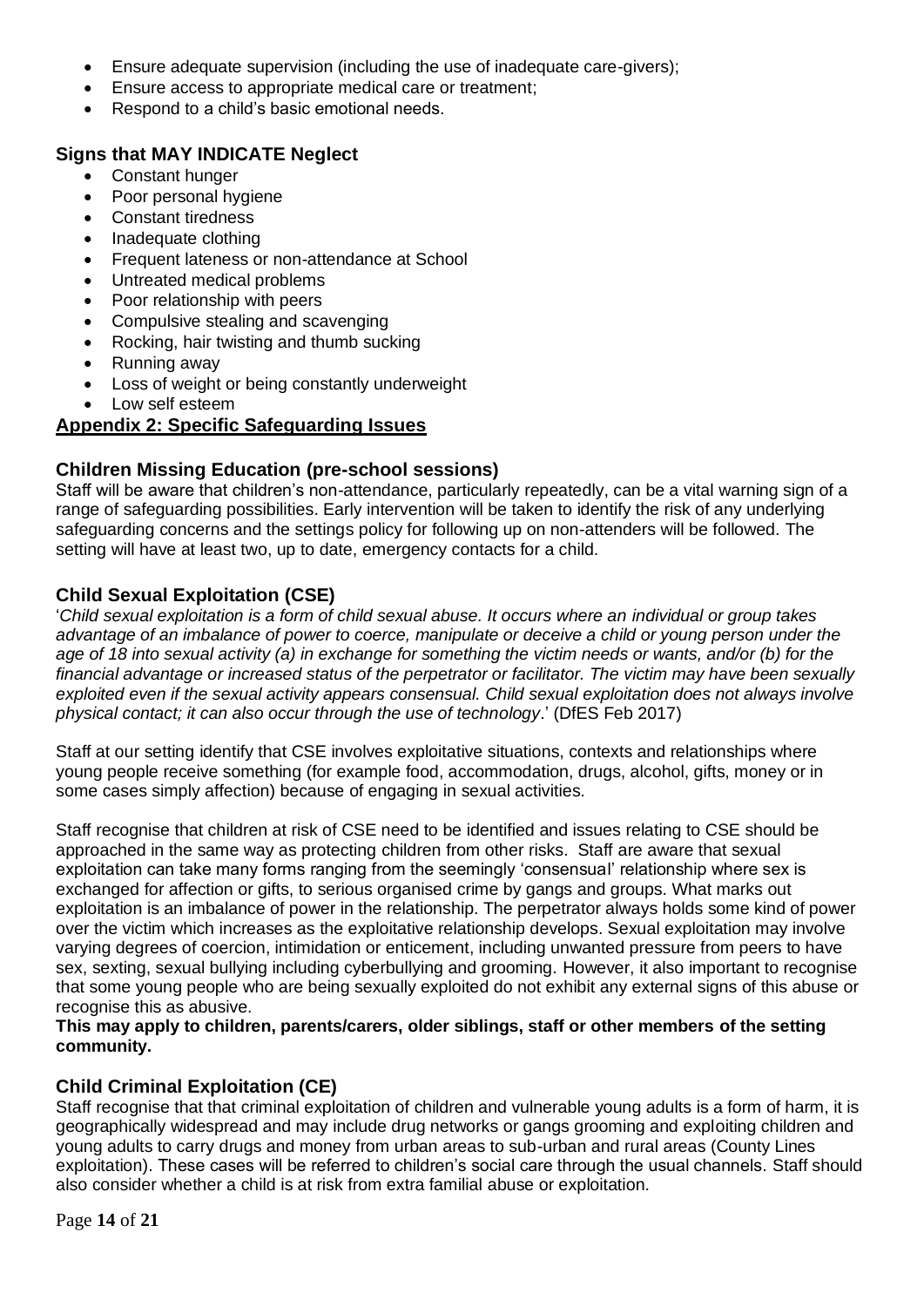# **'Honour Based' Violence (HBV), Female Genital Mutilation (FGM) and Forced Marriage**

Staff will be aware that HBV encompasses a range of crimes that have been committed to protect or defend the honour of the family and/or the community, including female genital mutilation (FGM), forced marriage, and practices such as breast ironing. It may also include non-violent forms of abuse.

FGM comprises of all procedures involving partial or total removal of the external female genitalia or other injury to the female genital organs.

A forced marriage is a marriage conducted without valid consent of one or both parties where duress is a factor. Forced marriage is not a religious or cultural issue - it is a human rights abuse.

Staff are alert to the risks and indicators of HBV/FGM and Forced Marriage and they are aware that they are all forms of abuse (regardless of the motivation) with long-lasting consequences and cases must be reported and escalated through the usual channels.

For further information, including details of training staff should visit the SSP website links below. [https://safeguardingpartnership.swindon.gov.uk/info/3/workers\\_and\\_volunteers/10/workers\\_and\\_volunt](https://safeguardingpartnership.swindon.gov.uk/info/3/workers_and_volunteers/10/workers_and_volunteers/9) [eers/9](https://safeguardingpartnership.swindon.gov.uk/info/3/workers_and_volunteers/10/workers_and_volunteers/9)

[https://safeguardingpartnership.swindon.gov.uk/info/3/workers\\_and\\_volunteers/10/workers\\_and\\_volunt](https://safeguardingpartnership.swindon.gov.uk/info/3/workers_and_volunteers/10/workers_and_volunteers/8) [eers/8](https://safeguardingpartnership.swindon.gov.uk/info/3/workers_and_volunteers/10/workers_and_volunteers/8)

#### **Radicalisation and Extremism**

Staff realise that they have a duty to protect children from radicalisation and any form of violent extremism in line with the "Prevent Duty" (June 2015). Any concerns will be reported to the DSL.

In fulfilling this duty, the setting will work closely with the SSP and will have regard to:

- Assessing the risk of children being drawn into terrorism, including support for extremist ideas that are part of terrorist ideology. This will be based on an understanding, shared with partners, of the potential risk in the local area. The setting will protect children from being drawn into terrorism by having robust safeguarding policies in place to identify children at risk, and intervening as appropriate;
- Staff training so that staff have the knowledge and confidence to identify children at risk of being drawn into terrorism, and to challenge extremist ideas which can be used to legitimise terrorism and are shared by terrorist groups. Staff should know where and how to refer children for further help;
- Online safety policies will ensure children are safe from terrorist and extremist material when accessing the internet by establishing appropriate levels of filtering;
- Promoting fundamental British values of democracy, rule of law, individual liberty, mutual respect and tolerance for those with different faiths and beliefs. These values are already implicitly embedded in the Early Years Foundation Stage curriculum.

Additional information about responding to online radicalization and extremism can be found in the settings **Online Safety Policy.**

Further information and details of training can be found on the SSP website;

[https://safeguardingpartnership.swindon.gov.uk/info/3/workers\\_and\\_volunteers/10/workers\\_and\\_volunteers](https://safeguardingpartnership.swindon.gov.uk/info/3/workers_and_volunteers/10/workers_and_volunteers/14) [/14](https://safeguardingpartnership.swindon.gov.uk/info/3/workers_and_volunteers/10/workers_and_volunteers/14)

#### **Peer on Peer Abuse (sexual violence and sexual harassment)**

This is most likely to include, but is not limited to, bullying, gender-based violence, sexual assaults, sexting, intimate personal relationships between peers as well as hazing-type violence and rituals. Sexual harassment can include sexual comments, remarks and/or jokes and may take place online or in person, and may be standalone or be part of wider abuse. Peer on peer abuse can occur within an intimate partner relationship.

This form of abuse should never be tolerated or passed off as 'banter' or 'part of growing up'. Staff will be alert to this form of abuse and aware that this form of abuse must be reported through the usual channels.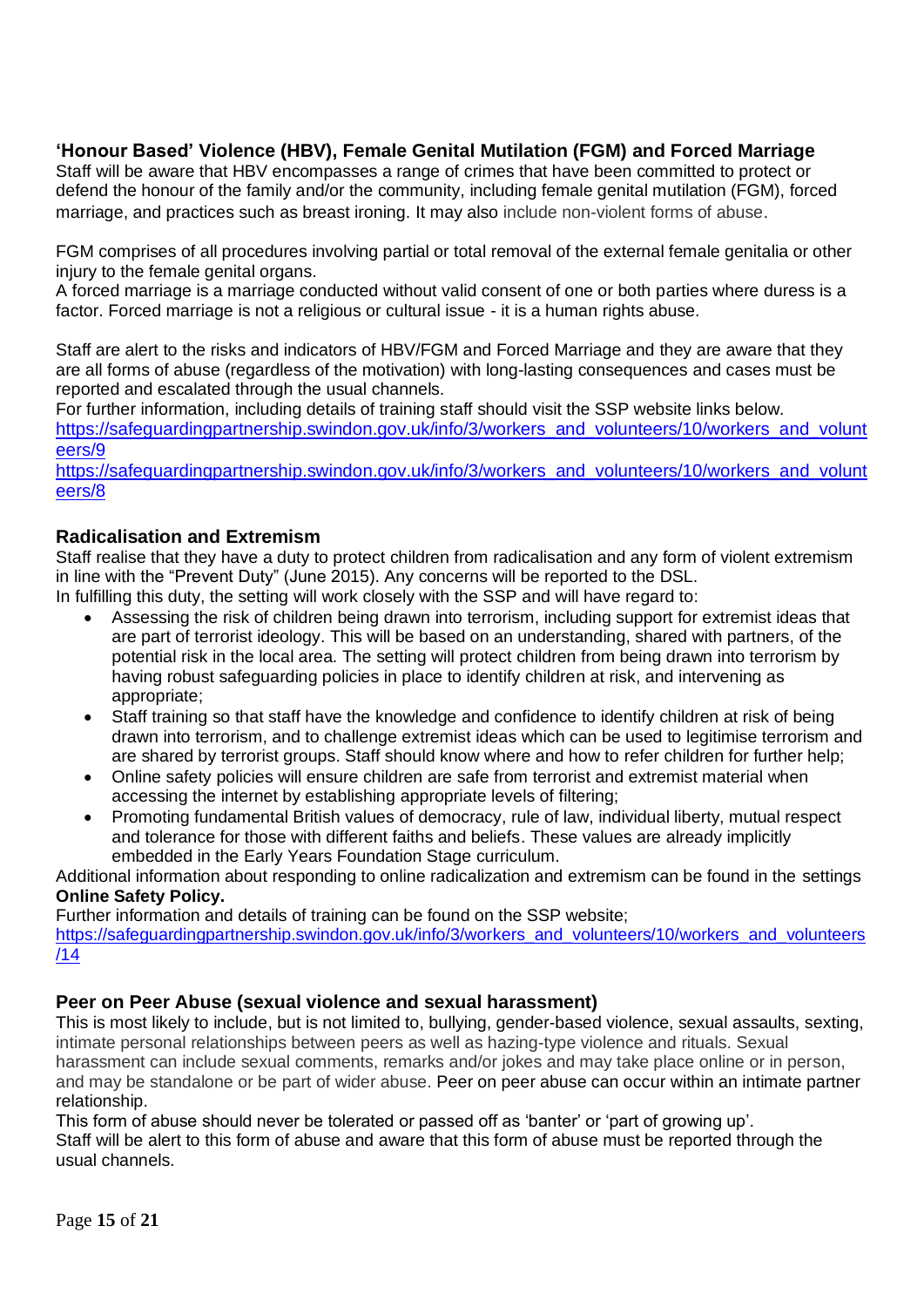#### **Domestic Abuse (DA)**

Staff recognise that all children who witness domestic abuse are being emotionally abused and this can cause "significant harm." Domestic abuse will always be referred to MASH.

DA is defined as any violent or abusive behaviour used by one person to dominate and control another within a close personal or family relationship. Children can witness DA in a variety of ways, they may be in the same room and get caught up in an incident, perhaps trying to defend the victim, they may be in a different room but able to hear abuse taking place and witness injuries caused by the abuse, or they may be asked to take part in verbally abusing the victim.

#### **Children with Family Members in Prison**

Staff recognise that there are negative consequences for these children and they are at risk of poor outcomes so appropriate support will be put in place [\(https://www.nicco.org.uk/\)](https://www.nicco.org.uk/)

#### **Homelessness**

Staff will be aware that being homeless or being at risk of being homeless presents a real risk to a child's welfare. The DSL will direct families to the Local Housing Authority for support and a referral will be made to children's social care if deemed necessary.

#### **Private Fostering**

Staff will be aware that they have a mandatory duty to report any child in a "private fostering" arrangement, to the Local Authority.

Private fostering is defined as an arrangement whereby a child under the age of 16 (or 18 if the child has a disability) is placed for 28 days or more in the care of someone who is not the child's parent(s) or a 'connected person'

#### **Bruising and injuries to non-mobile children**

Bruising is the most common injury in physical child abuse and a common injury in non-abused children, the exception to this being in non-mobile infants where accidental bruising is rare (<1%).

Any bruising, fractures, bleeding and other injuries such as burns in a non-mobile should be treated as a matter of concern.

Refer to guidance on [Swindon Safeguarding Partnership website](https://safeguardingpartnership.swindon.gov.uk/site_search/results/?q=Bruising+and+injuries+to+non-mobile+chil)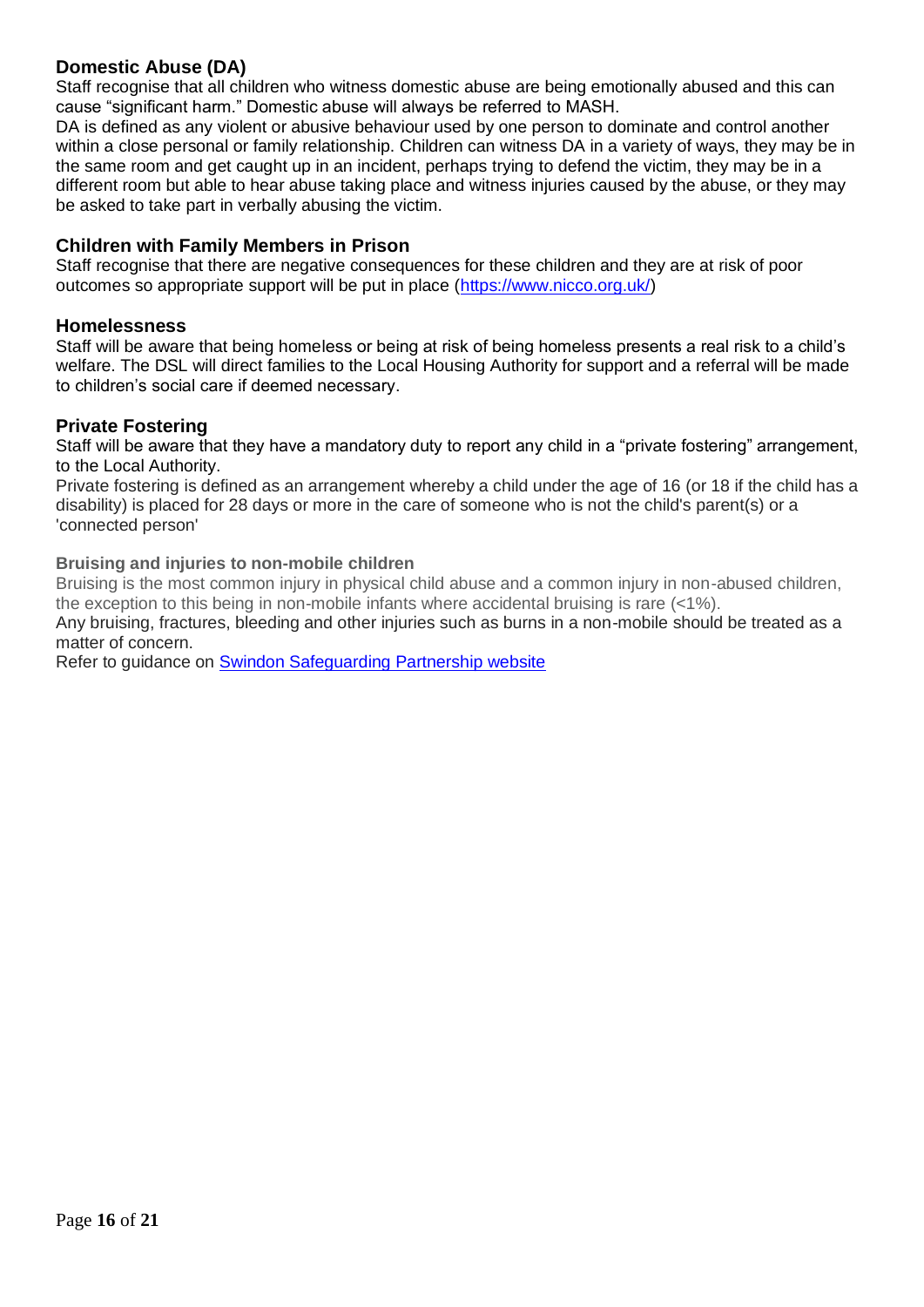# **Appendix 3**

#### **Sharing / recording concerns**

An individual with concerns about a child, records these and shares these with the Designated Safeguarding Lead Katrina Goodenough or the deputy DSL Karen Funnell as soon as possible.



**[Escalation Policy\)](https://safeguardingpartnership.swindon.gov.uk/downloads/download/38/escalation_policy)**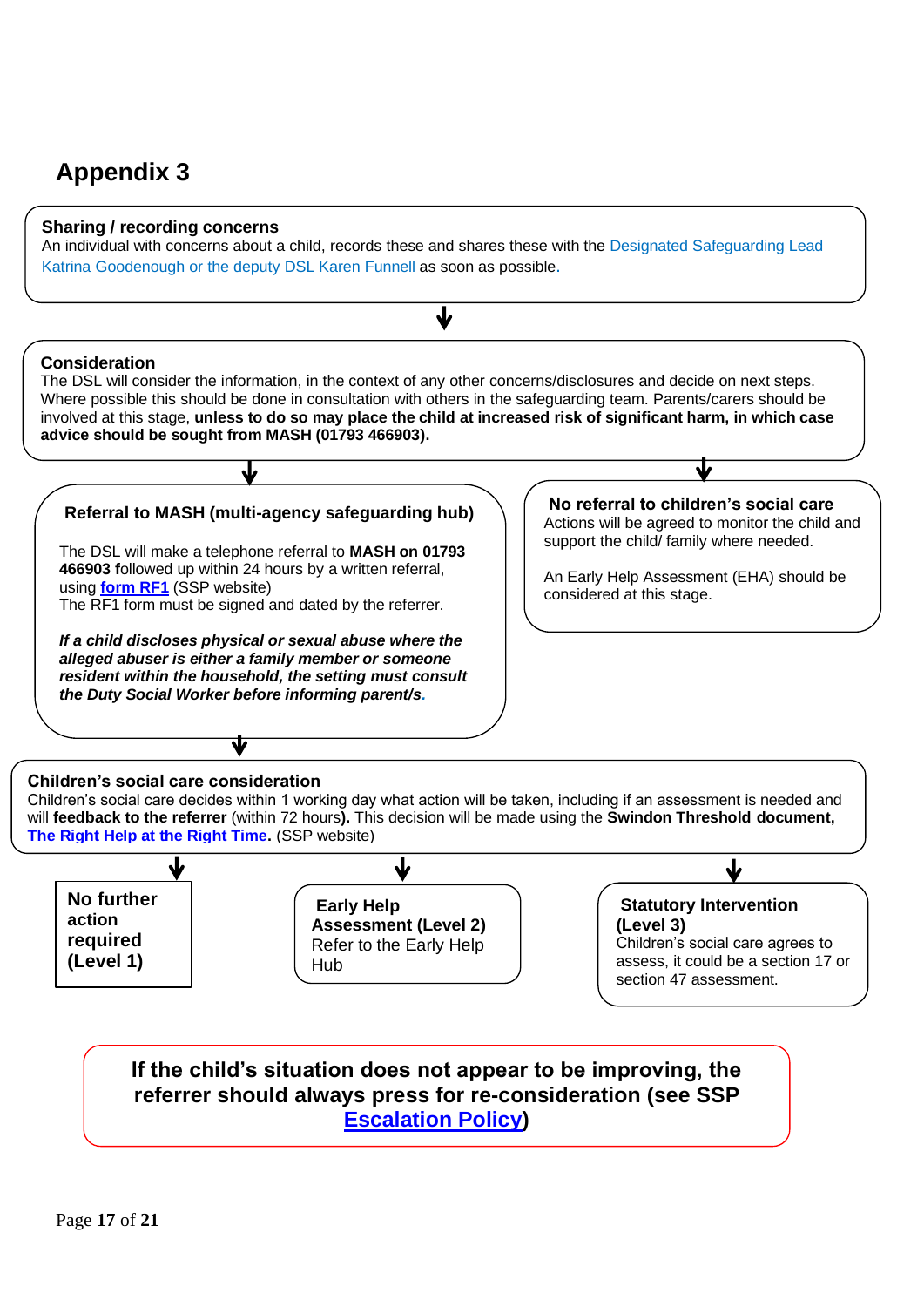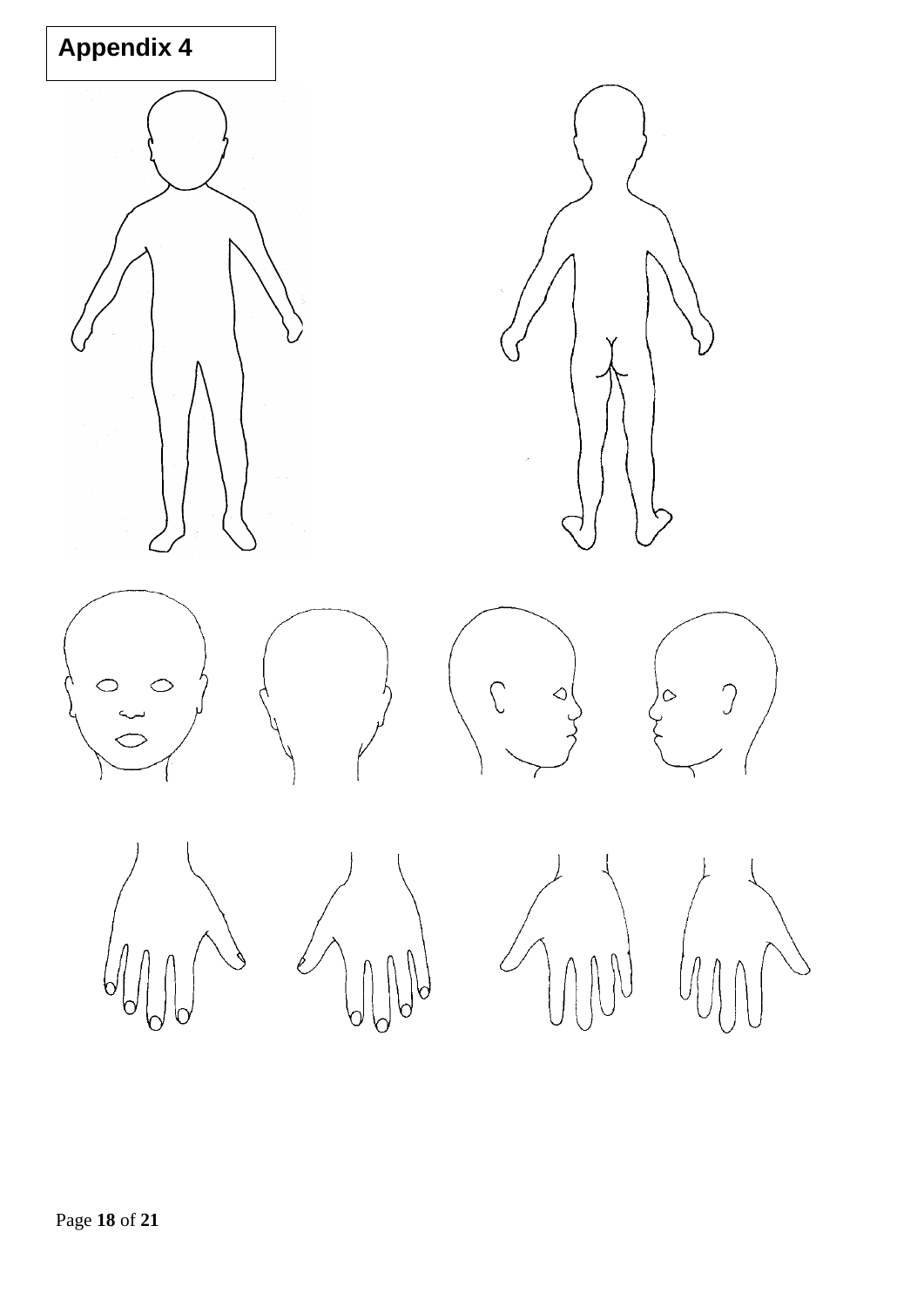# **Appendix 5: National Support Organisations**

- NSPCC: Provide advice and support if you're worried about a child [www.nspcc.org.uk](http://www.nspcc.org.uk/)
- Child Line: Provide Information, advice and support for children [www.childline.org.uk](http://www.childline.org.uk/)
- Family Lives: Provide support for families that are struggling [www.familylives.org.uk](http://www.familylives.org.uk/)
- Crime Stoppers: Report information to prevent [www.crimestoppers-uk.org](http://www.crimestoppers-uk.org/)
- Victim Support: Support for victims of crime [www.victimsupport.org.uk](http://www.victimsupport.org.uk/)
- Kidscape: Parent Advice Line [www.kidscape.org.uk](http://www.kidscape.org.uk/)
- The Samaritans: 24 hours support helpline [www.samaritans.org](http://www.samaritans.org/)
- Mind: Provide support with mental health [www.mind.org.uk](http://www.mind.org.uk/)
- NAPAC Support for People Abused in Childhood [www.napac.org.uk](http://www.napac.org.uk/)
- MOSAC: Support for parents of children who have been sexually abused [www.mosac.org.uk](http://www.mosac.org.uk/) www
- Respond: supports people with learning disabilities, autism or both [www.respond.org.uk](http://www.respond.org.uk/)
- Mencap: Advice and support for people with learning disabilities [www.mencap.org.uk](http://www.mencap.org.uk/)
- Refuge: Help for women and children who have experienced domestic abuse [www.refuge.org.uk](http://www.refuge.org.uk/)
- Women's Aid: Help and support in relation to domestic abuse <https://www.womensaid.org.uk/>
- Men's Advice Line: Support for men who experience domestic abuse [www.mensadviceline.org.uk](http://www.mensadviceline.org.uk/)
- Forced Marriage Unit: Forced marriage guidance <https://www.gov.uk/guidance/forced-marriage>
- Lucy Faithfull Foundation: Advice and guidance around preventing child sexual abuse [www.lucyfaithfull.org.uk](http://www.lucyfaithfull.org.uk/)
- Stop it Now!: Advice and quidance around preventing child sexual abuse [www.stopitnow.org.uk](http://www.stopitnow.org.uk/)
- Parents Protect: [www.parentsprotect.co.uk](http://www.parentsprotect.co.uk/)
- CEOP: Advice and guidance in relation to online sexual abuse or child exploitation [www.ceop.police.uk](http://www.ceop.police.uk/)
- Marie Collins Foundation: Support for children who suffer online abuse or exploitation [www.mariecollinsfoundation.org.uk](http://www.mariecollinsfoundation.org.uk/)
- Internet Watch Foundation (IWF): Report online crimes [www.iwf.org.uk](http://www.iwf.org.uk/)
- Child net International: [www.childnet.com](http://www.childnet.com/)
- UK Safer Internet Centre: support for professionals, parents/carers and children to make the internet a safer place. [www.saferinternet.org.uk](http://www.saferinternet.org.uk/)
- Parents Info: Help and advice for families in relation to the digital world [www.parentinfo.org](http://www.parentinfo.org/)
- Internet Matters: Helping carers keep children safe online [www.internetmatters.org](http://www.internetmatters.org/)
- Net Aware: NSPCC keeping children safe online [www.net-aware.org.uk](http://www.net-aware.org.uk/)
- Parent Port: Report concerns around inappropriate content on the media <https://www.bbfc.co.uk/about-us/news/parentport-helps-parents-keep-children-safe-online>
- Get safe Online: Free advice in relation to staying safe online [www.getsafeonline.org](https://www.getsafeonline.org/)
- Professional Online Safety Helpline: [www.saferinternet.org.uk/helpline](http://www.saferinternet.org.uk/helpline)
- Educate against Hate: Government advice in relation to safeguarding children against radicalisation [www.educateagainsthate.com](http://www.educateagainsthate.com/)
- Counter Terrorism Internet Referral Unit: Report online material promoting terrorism or extremism [www.gov.uk/report-terrorism](http://www.gov.uk/report-terrorism)
- True Vision: Report hate crime [www.report-it.org.uk](http://www.report-it.org.uk/)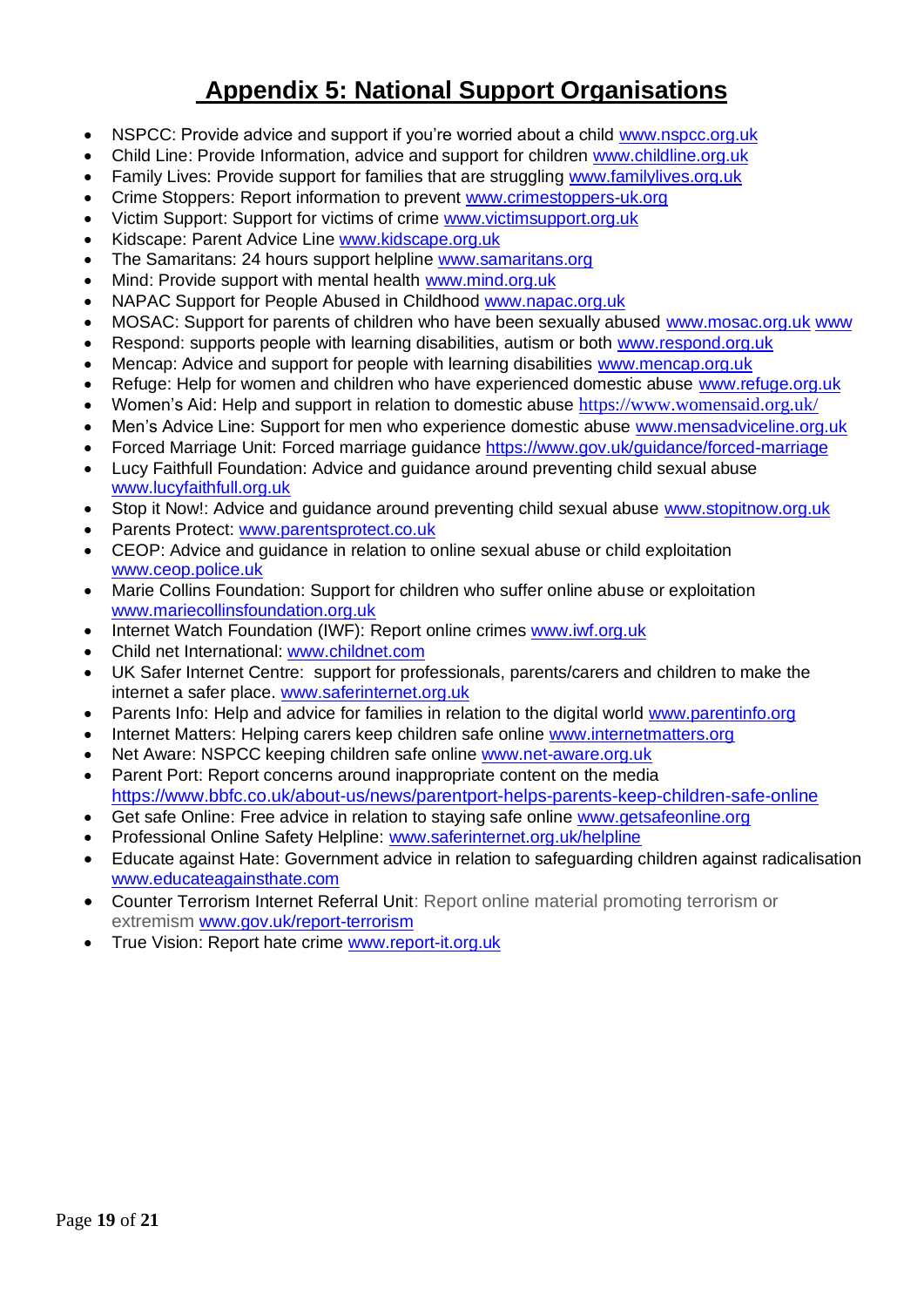# **Appendix 6: Changes to Child Protection Arrangements during the Coronavirus Pandemic**

# **Guidance Documents**

#### **Day to Day Running of Settings**

[Actions for early years and childcare providers during the coronavirus \(COVID-19\) outbreak](https://www.gov.uk/government/publications/coronavirus-covid-19-early-years-and-childcare-closures) [Guidance for Safer Working practice -](https://c-cluster-110.uploads.documents.cimpress.io/v1/uploads/d2a90ef0-f98b-4fbb-a65c-9371d3706b04~110/original?tenant=vbu-digital) Addendum

#### **Safe Working and Protective Measures**

[Safe working in education, childcare and children's social care](https://www.gov.uk/government/publications/safe-working-in-education-childcare-and-childrens-social-care)

## **Supporting Children's Mental Health**

[Every Mind Matters](https://www.nhs.uk/every-mind-matters/)

This appendix has been prepared to explain the interim measures being taken within our setting to continue to meet our safeguarding requirements during the Coronavirus pandemic. This is an appendix to the main body of our Safeguarding and Child Protection Policy.

This appendix should be considered alongside the settings Covid 19 risk assessments which can be accessed in the main corridor and will be continuously updated in line with ongoing developments

You will need to list any changes to your normal procedures in the section below.

- We will endeavour to work within the most up to date Department for Education (DfES) and Public Health England (PHE) guidance (see above) and we will take all necessary steps to keep adults and children safe and well during this period.
- We will work closely with our local authority (Swindon Borough Council)
- Changes to policy, procedures and staffing will be communicated to staff, parents and volunteers, including any changes to arrangements for the DSL or Deputy.
- We will take a co-ordinated approach that provides compliant and effective information sharing for children who may move to other settings or other local authorities.
- We will continue to work in close partnership with other professionals in monitoring the safety and welfare of vulnerable children (children with a Social Worker or an EHCP). Where children are not attending the setting, contact with the child and their family will be maintained via phone calls. Where there are safeguarding concerns, we will contact the child's Social Worker.
- We will be alert to disclosures from children who may have suffered abuse during the "lockdown" period and we will report concerns in line with our settings Child Protection Policy
- We will follow effective infection control and hygiene practices in line with the most up to date guidance from Public Health England. We have completed an infection control risk assessment and children will be supported by staff to follow procedures and staff will be kept up to date on our practice relating to spread of infections.
- We are aware that during this difficult time children may be anxious and worried. Staff will be made aware of the following PHE guidance; [Every Mind Matters](https://www.nhs.uk/every-mind-matters/). We will use the following strategies to support children who are experiencing anxiety and stress;
	- **Listen and acknowledge** We will encourage children who feel anxious or distressed to communicate and express their feelings, in a safe environment, with people whom they can trust. We will listen to children, acknowledge their concerns and support them during times of stress.
	- **Provide clear information about the situation** We will talk openly and honestly about what is happening with children, at an age appropriate level. We will answer their questions, as best we can, and explain what is being done to keep them safe and well.
	- **Be aware of own reactions**  Children look to important and relevant adults in their lives for their 'emotional cues'. It is important that adults working with children stay calm and manage their own emotions as best they can.